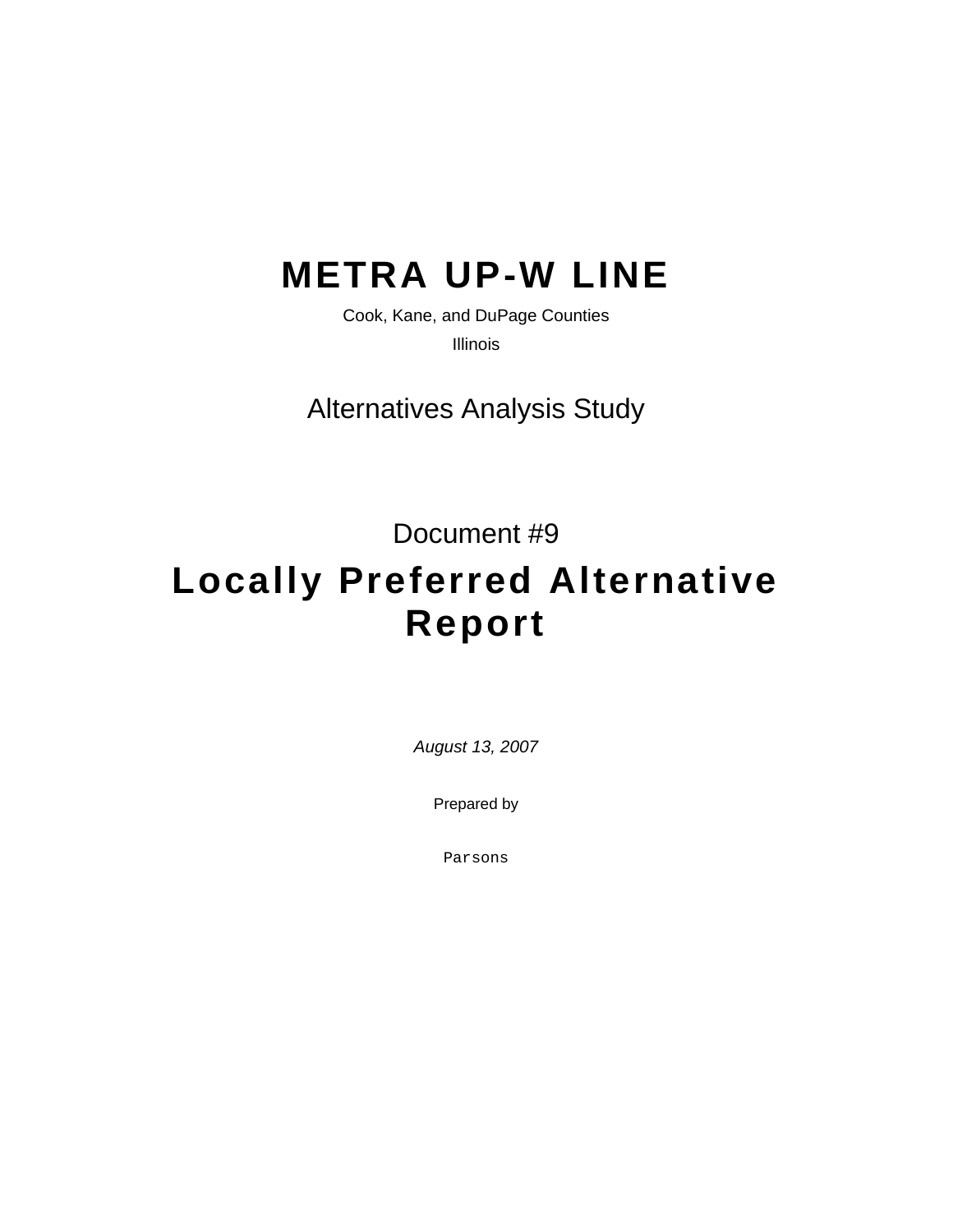## **Alternatives Analysis Documents**

- Document #1: Scope of Work
- Document #2: Purpose and Need
- Document #3: Initial Alternatives, Part I Modes and Technologies
- Document #4: Evaluation Methodology
- Document #5: Initial Alternatives, Part I Screening and Part II Conceptual Design
- Document #6: Initial Alternatives, Part II Screening
- Document #7: Feasible Alternatives
- Document #8: Final Screening Results

#### • **Document #9: Locally Preferred Alternative Report**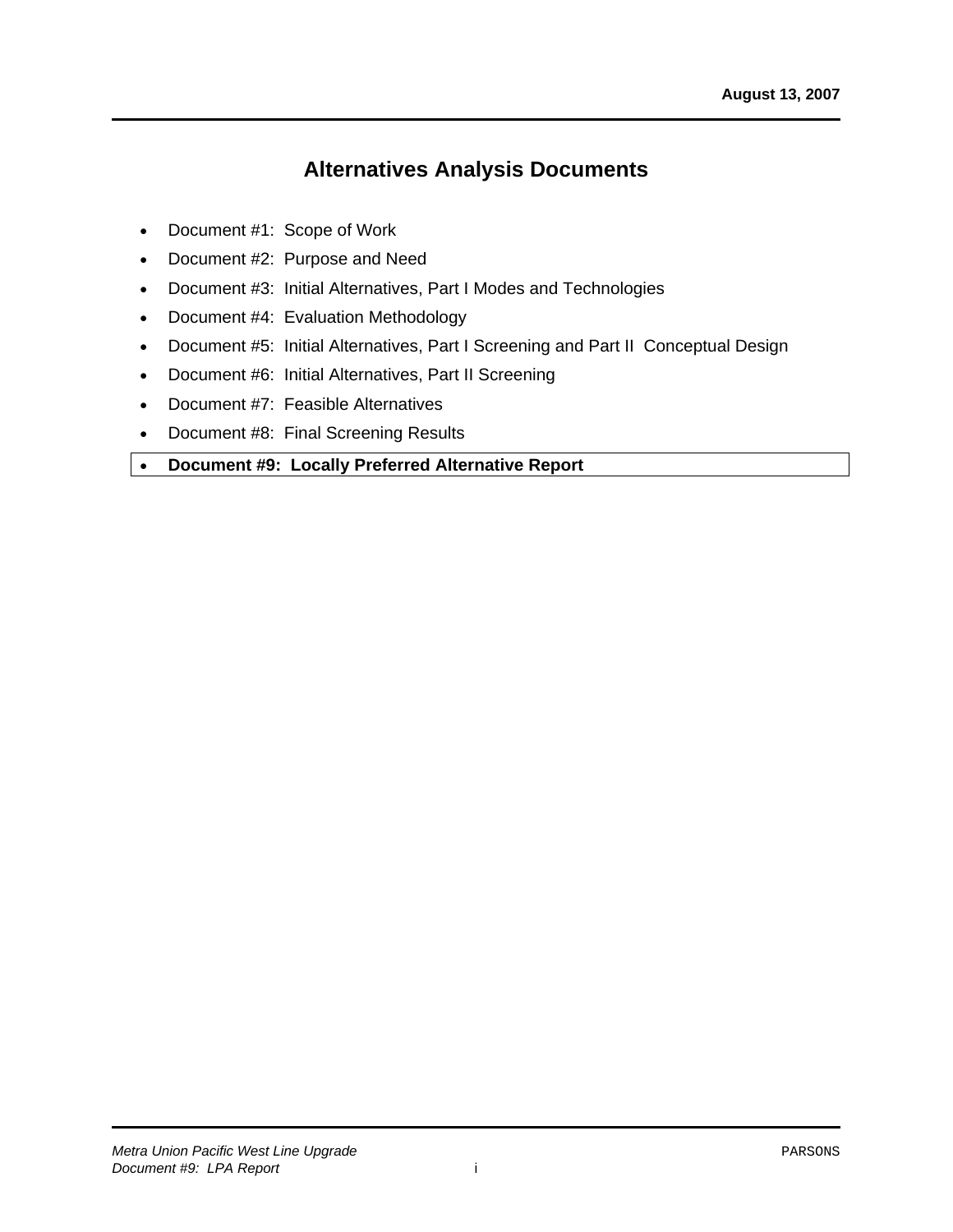# **Table of Contents**

| 1.0                      |                                  |  |
|--------------------------|----------------------------------|--|
| 1.1<br>1.2               | 1.2.1<br>1.2.2<br>1.2.3<br>1.2.4 |  |
| 2.0                      |                                  |  |
| 2.1<br>2.2<br>2.3<br>2.4 | 2.1.1<br>2.2.1<br>2.4.1          |  |
| 3.0                      |                                  |  |
| 3.1                      |                                  |  |
| 3.2                      |                                  |  |
| 4.0                      |                                  |  |
| 4.1<br>4.2               |                                  |  |
|                          | 4.2.1                            |  |
|                          | 4.2.2<br>4.2.3                   |  |
|                          | 4.2.4                            |  |
|                          | 4.2.5                            |  |
|                          | 4.2.6<br>4.2.7                   |  |
|                          |                                  |  |
|                          |                                  |  |
| 4.4<br>4.5               |                                  |  |
| 5.0                      |                                  |  |
| 6.0                      |                                  |  |
| 6.1                      |                                  |  |
| 6.2                      |                                  |  |
| 7.0                      |                                  |  |
| 7.1                      |                                  |  |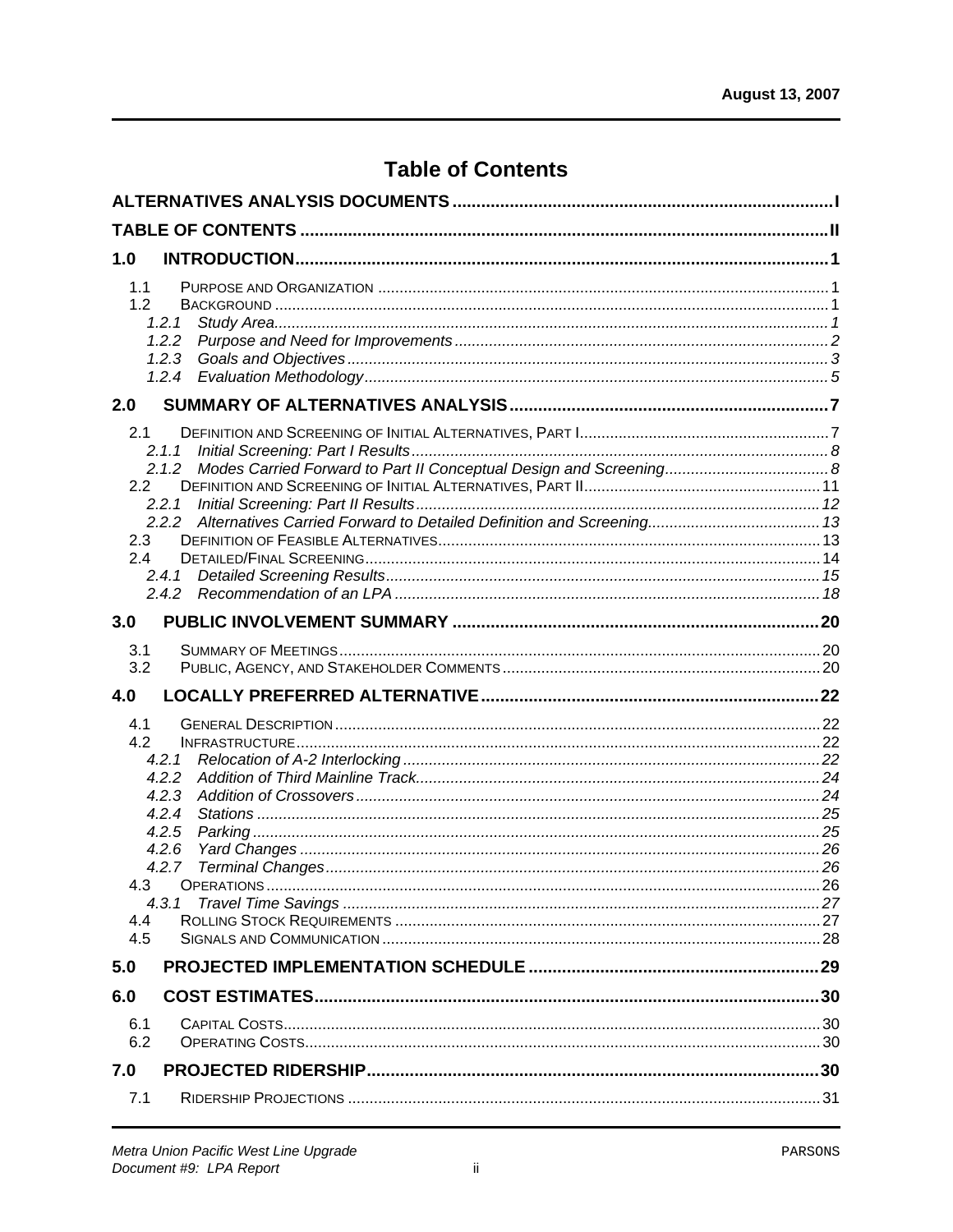| 8.2 |  |
|-----|--|
| 8.3 |  |
| 8.4 |  |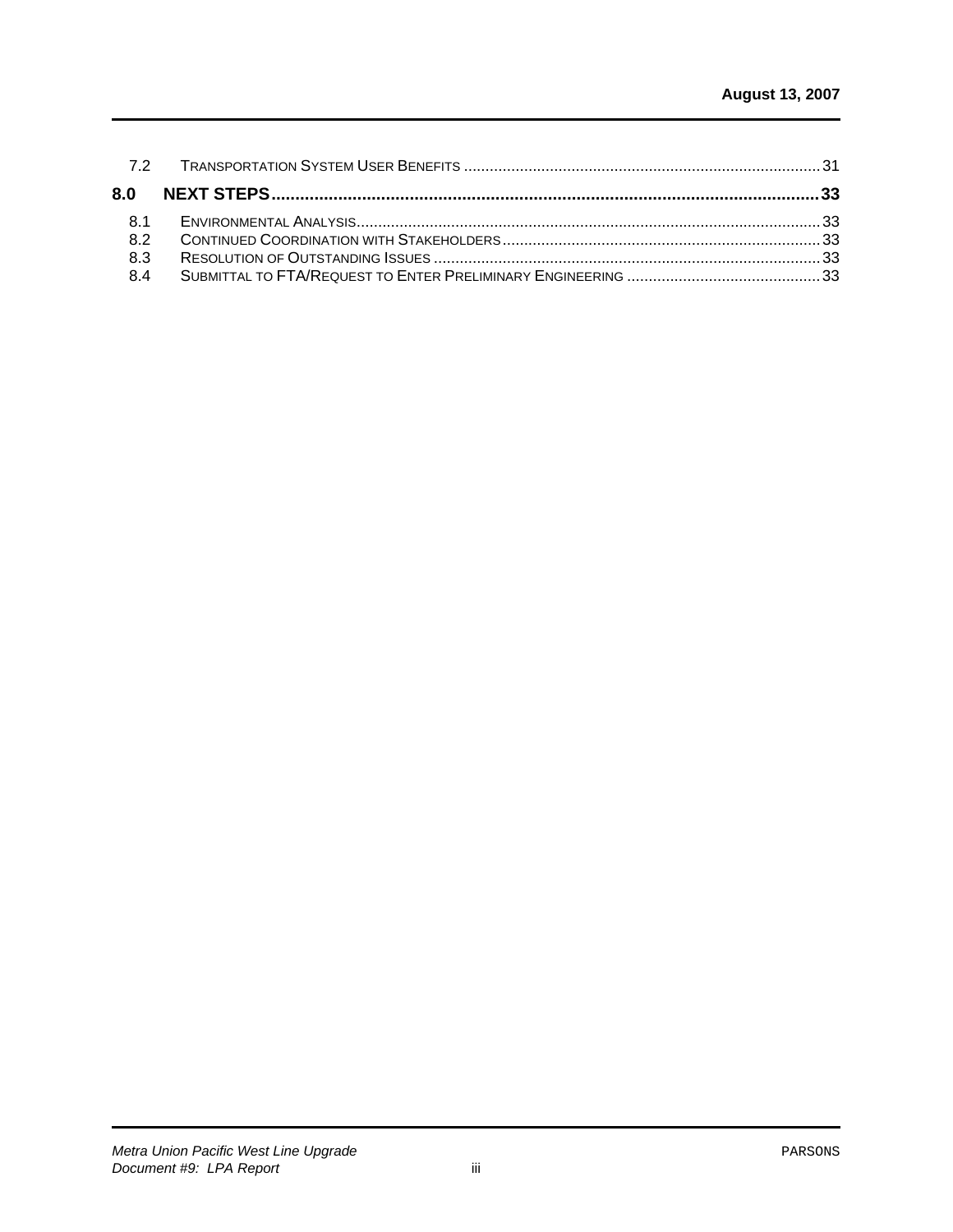### **1.0 Introduction**

#### **1.1 Purpose and Organization**

This is Document #9: Locally Preferred Alternative Report of the Union Pacific-West (UP-W) Line Upgrade study. The purpose of this report is to document the process used to select a Locally Preferred Alternative (LPA) to be recommended for further study as part of the New Starts process. The report is organized as follows:

- Section 1.0 provides an overview of the purpose and organization of the report and includes background information regarding the study area; purpose and need for improvements; goals and objectives; and the methodology used to conduct the Alternatives Analysis.
- Section 2.0 includes a summary of the outcome of each step in the Alternatives Analysis process.
- Section 3.0 documents the public involvement effort and summarizes public, agency, and stakeholder comments.
- Section 4.0 provides a detailed description of the LPA, including infrastructure changes and requirements, proposed operating schedule, rolling stock requirements, and signals and communication needs.
- Section 5.0 includes a projected implementation schedule.
- Section 6.0 provides estimates of both capital and operating costs.
- Section 7.0 documents the ridership projections, including the transportation system user benefits.
- Section 8.0 summarizes the next steps for implementation of the LPA.

#### **1.2 Background**

Metra initiated this study to identify, evaluate, and select potential transit improvements in the study area. The formal study process is referred to as an Alternatives Analysis, which is a study organized to bridge the gap between the more "broad-brush" system-wide planning activities and corridor- or project-level preliminary engineering. As the name implies, an Alternatives Analysis is focused on developing and evaluating (according to a set of defined criteria at the outset) a set of all reasonable alternatives with the express purpose of recommending one alternative for further environmental documentation and preliminary engineering analyses. This recommended alternative is commonly referred to as a Locally Preferred Alternative.

#### *1.2.1 Study Area*

The study area is defined as the area including:

- The Central Business District (CBD) of Chicago;
- Those portions of the City of Chicago, Cook County, and DuPage County bounded by Metra's Milwaukee District West (MD-W) and BNSF Lines; and,
- Batavia Township, Geneva Township, St. Charles Township, Blackberry Township, and Campton Township in Kane County.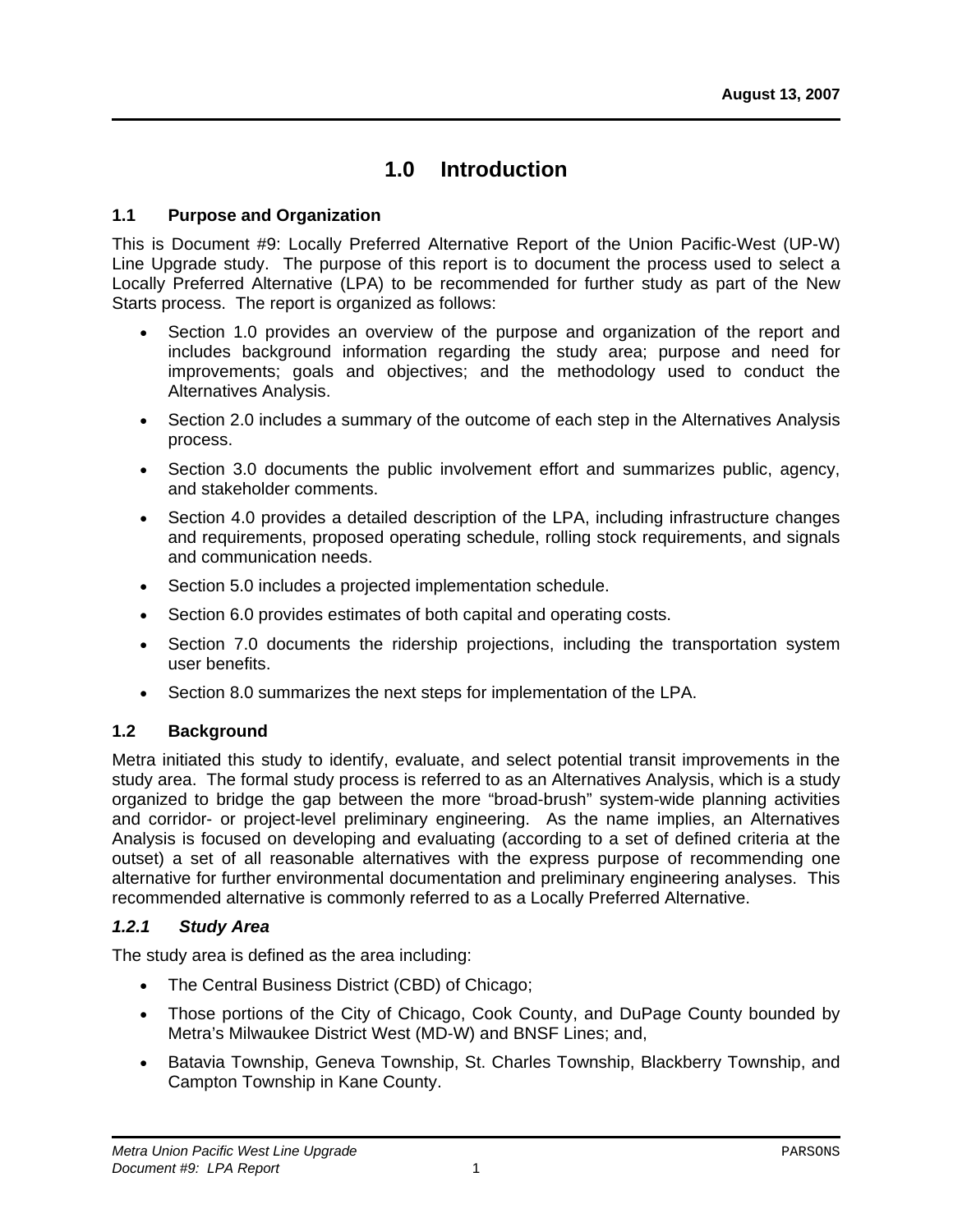As shown in Figure 1.1, the study area fans out as it moves westward. This reflects the typical travel shed of a regional transit service—traffic congestion decreases further away from the city, making stations at the outskirts of the study area more accessible to a wider geographic area.



**Figure 1.1: Map of the Study Area** 

Sources: IDOT (Road), Metra (Rail)

#### *1.2.2 Purpose and Need for Improvements*

The purpose of the UP-W Line Upgrade study is to examine whether transit improvements within the study area can help: (1) relieve congestion, (2) meet the area's mobility needs, (3) provide opportunities to satisfy the growing non-traditional travel market needs (e.g. reversecommute and suburb-to-suburb trips), and (4) maintain the competitive advantage of the study area as an economic engine and international freight and passenger transportation hub. In fulfilling these purposes, the study seeks to address the following needs in the study area:

- Relieve pressures put on the existing transportation network by the growth of activity centers.
- Encourage transit-supportive patterns of development that are more easily sustained.
- Respond to the growth in the demand for midday, intermediate, and reverse-commute trips.
- Improve regional transportation capacity without adversely impacting the natural and built environment.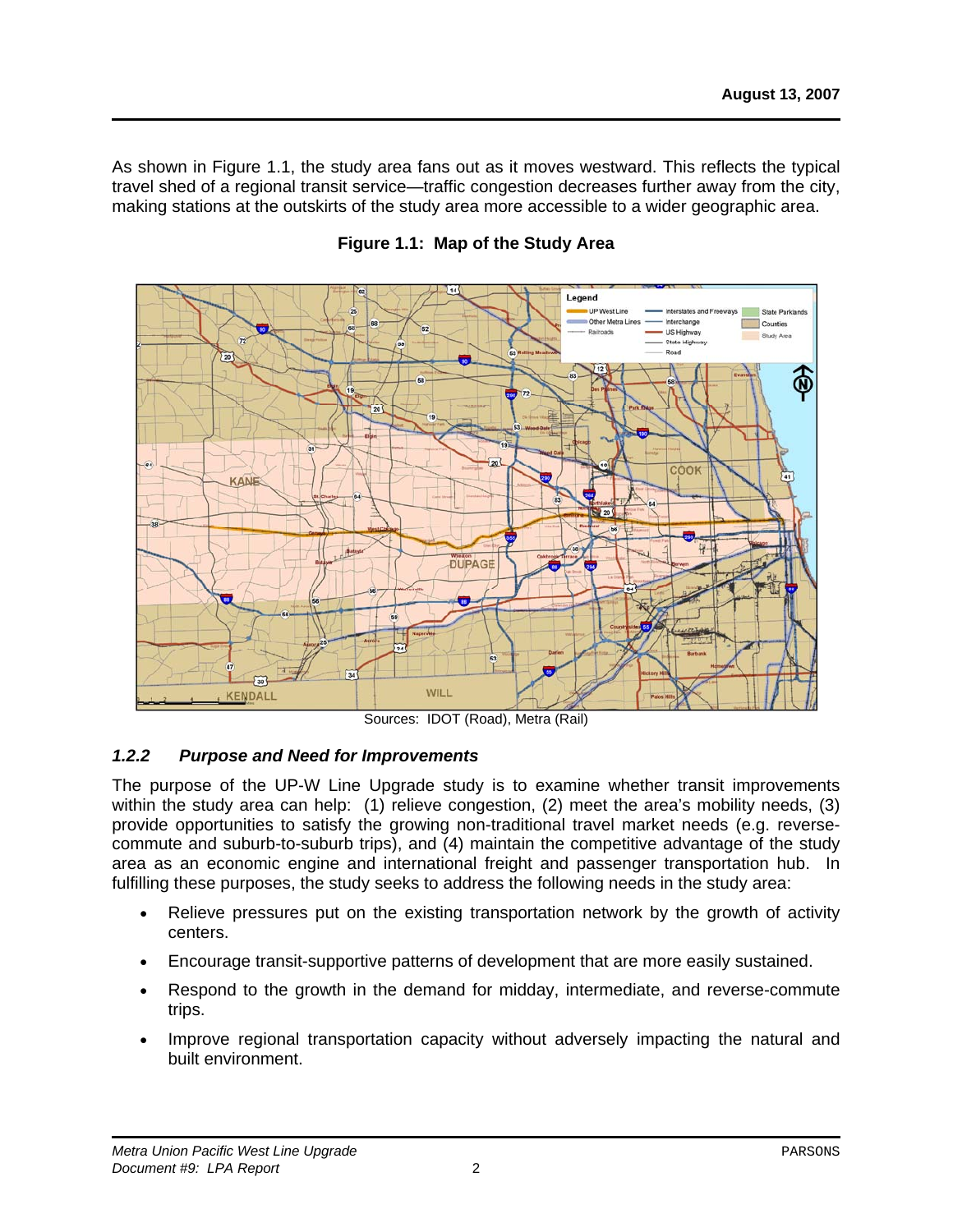- Ensure Chicago retains its role as an international freight and passenger transportation hub.
- Help the region meet the National Ambient Air Quality Standards (NAAQS).

These points are described in greater detail in *Document #2: Purpose and Need* (June 9, 2006). The *Purpose and Need* concluded that it will be necessary to develop transportation solutions that leverage the investments already made in the existing infrastructure. This is a result of two inherent factors: (1) limited opportunities for adding roadway capacity, and (2) constraints on the railroads in the study area. Specific roadway and railroad constraints are summarized below.

- Large sections of the east-west highway network in the study area are currently operating beyond capacity for significant portions of the day.
- According to the Chicago Metropolitan Agency for Planning Transportation Improvement Program for Northeastern Illinois, FY 2007-2012, the only roadway capacity expansions in the study area will be limited to implementation of Open Road Tolling (ORT) in the I-88 corridor.
- Further expansion of these and other east-west roadways will be difficult to accommodate without major disruptions or impacts to communities within the study area.
- Metra's existing infrastructure in the study area has reached its operating capacity; any service increase would therefore require major infrastructure changes.
- Commuter rail services in the study area are further constrained by the need to operate along active freight railroads. In 2004, delays resulting from freight traffic, as a percentage of all Metra train delays, ranged from 13 percent along the BNSF to 39 percent on the UP-W. The lower amount of delay on the BNSF reflects the superior operating efficiency of its physical plant compared to that of the UP-W.
- The configuration of the A-2 interlocking (the intersection of the UP-W with the MD-W, MD-N, and NCS lines) slows trains and further reduces on-time performance.

An analysis of current commuting patterns indicates that transit plays a significant role in the study area, especially for those trips headed towards the CBD. Roughly half of the work trips destined for the CBD in the medium- and long-distance travel markets utilize commuter rail. As highway congestion continues to increase in the region, there will be a growing need for fixed guideway transit services in the study area to provide viable alternatives to automobile travel.

As demand for Metra services has grown, the demands on the facilities of the UP-W and BNSF are exceeding what can be handled through system preservation alone. To address the constraints of the existing commuter rail lines, there is a need for new investments in fixed guideway transit in the study area.

#### *1.2.3 Goals and Objectives*

The needs expressed above explain why the UP-W Line Upgrade is being studied. To determine if the alternatives proposed by this study could meet the needs listed above, it was necessary to establish an appropriate set of goals and objectives. The goals and objectives were established in *Document #2, Purpose and Need* and are presented in Table 1.1 of this report. These goals and objectives established benchmarks against which the proposed alternatives could be measured for their ability to meet the purpose and need of the study.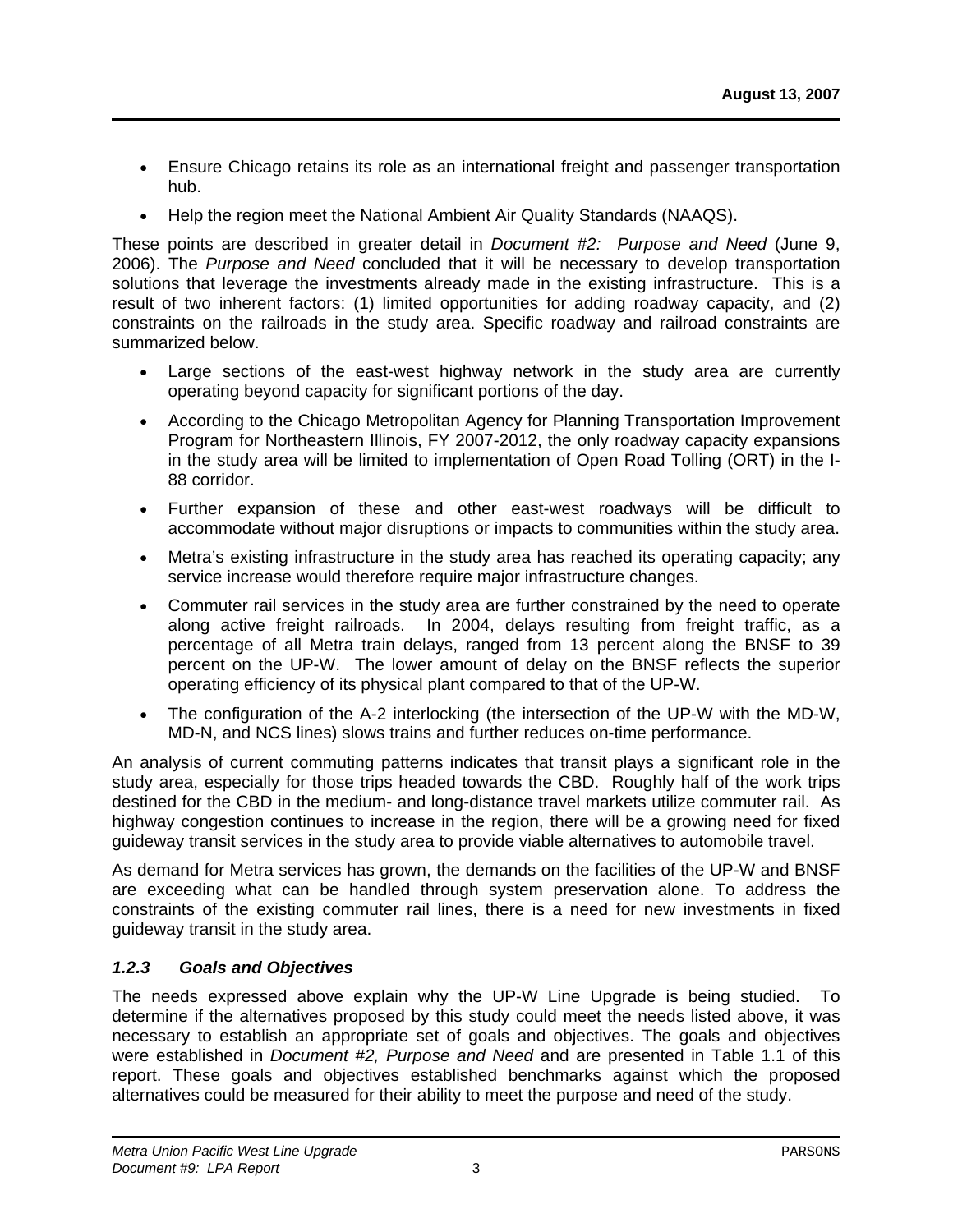| Goal                                                                                                           | <b>Objectives</b>                                                                                                                                                                                                                                                                                                                                                                                                                                                                               |
|----------------------------------------------------------------------------------------------------------------|-------------------------------------------------------------------------------------------------------------------------------------------------------------------------------------------------------------------------------------------------------------------------------------------------------------------------------------------------------------------------------------------------------------------------------------------------------------------------------------------------|
| <b>Goal 1: Improve Mobility</b>                                                                                | Improve transit services to existing activity centers within the study area<br>Increase ridership on existing transit lines<br>$\bullet$<br>Relieve existing passenger congestion on the BNSF<br>$\bullet$<br>Maintain transit travel times on existing services which are competitive<br>$\bullet$<br>with auto travel times between stations                                                                                                                                                  |
| Goal 2: Improve<br><b>Reliability of Existing</b><br><b>Service</b>                                            | Improve on-time performance of existing transit services<br>٠<br>Provide the operational flexibility necessary to improve services and<br>$\bullet$<br>incident management on existing transit lines<br>Allow flexibility to redistribute passenger loads between existing services<br>$\bullet$<br>and facilities                                                                                                                                                                              |
| Goal 3: Support<br><b>Economic Development</b>                                                                 | Improve accessibility to existing and developing employment centers in<br>$\bullet$<br>the study area<br>Encourage new businesses to locate near transit stations<br>٠                                                                                                                                                                                                                                                                                                                          |
| <b>Goal 4: Support Transit-</b><br><b>Oriented Land Use</b><br><b>Patterns within the</b><br><b>Study Area</b> | Support local plans calling for transit-oriented land use patterns and mixed<br>$\bullet$<br>land uses around station areas to improve pedestrian and transit access<br>Support patterns of transit-oriented development in existing communities<br>$\bullet$<br>Provide opportunities for increased employment and residences within<br>$\bullet$<br>1/2-mile of transit stations                                                                                                              |
| Goal 5: Respond to<br><b>Demands of New Travel</b><br><b>Markets in the Study</b><br>Area                      | Provide improvements which respond to changes in population and<br>$\bullet$<br>employment throughout the study area<br>Provide services to new western stations (Elburn, La Fox) which are<br>$\bullet$<br>competitive with auto travel to these stations<br>Allow for new services on existing transit lines to respond to demand for<br>$\bullet$<br>suburb-to-suburb trips and reverse-commuting patterns                                                                                   |
| Goal 6: Ensure<br><b>Economic Vitality of</b><br><b>Freight Operations</b>                                     | Maintain the ability of the railroads in the study area to support the<br>$\bullet$<br>economic vitality of the region<br>Minimize conflicts between freight and passenger services on the railroads<br>$\bullet$<br>in the study area                                                                                                                                                                                                                                                          |
| Goal 7: Provide a Cost-<br><b>Effective Investment</b>                                                         | Provide service and facility improvements which enhance the cost-<br>$\bullet$<br>effectiveness of the existing transit services<br>Support the extensions and rehabilitations currently being made to fixed<br>٠<br>guideway services in the study area                                                                                                                                                                                                                                        |
| Goal 8: Minimize<br><b>Negative Impacts on the</b><br><b>Human and Natural</b><br><b>Environment</b>           | Develop facility and service improvements which equitably serve the<br>$\bullet$<br>people they affect<br>Minimize need for displacements/relocations<br>٠<br>Minimize negative impacts to cultural and historic resources<br>$\bullet$<br>Minimize negative impacts to natural resources<br>$\bullet$<br>Provide transit solutions which help the region meet federal air quality<br>٠<br>standards<br>Minimize negative impacts to traffic and circulation within the study area<br>$\bullet$ |

**Table 1.1: Goals and Objectives** 

The study area goals and objectives were also defined with the intent to remain consistent with the FTA criteria for major capital investment projects. This consistency ensures that the project remains eligible for federal funding under Section 5309, New Starts for Fixed Guideway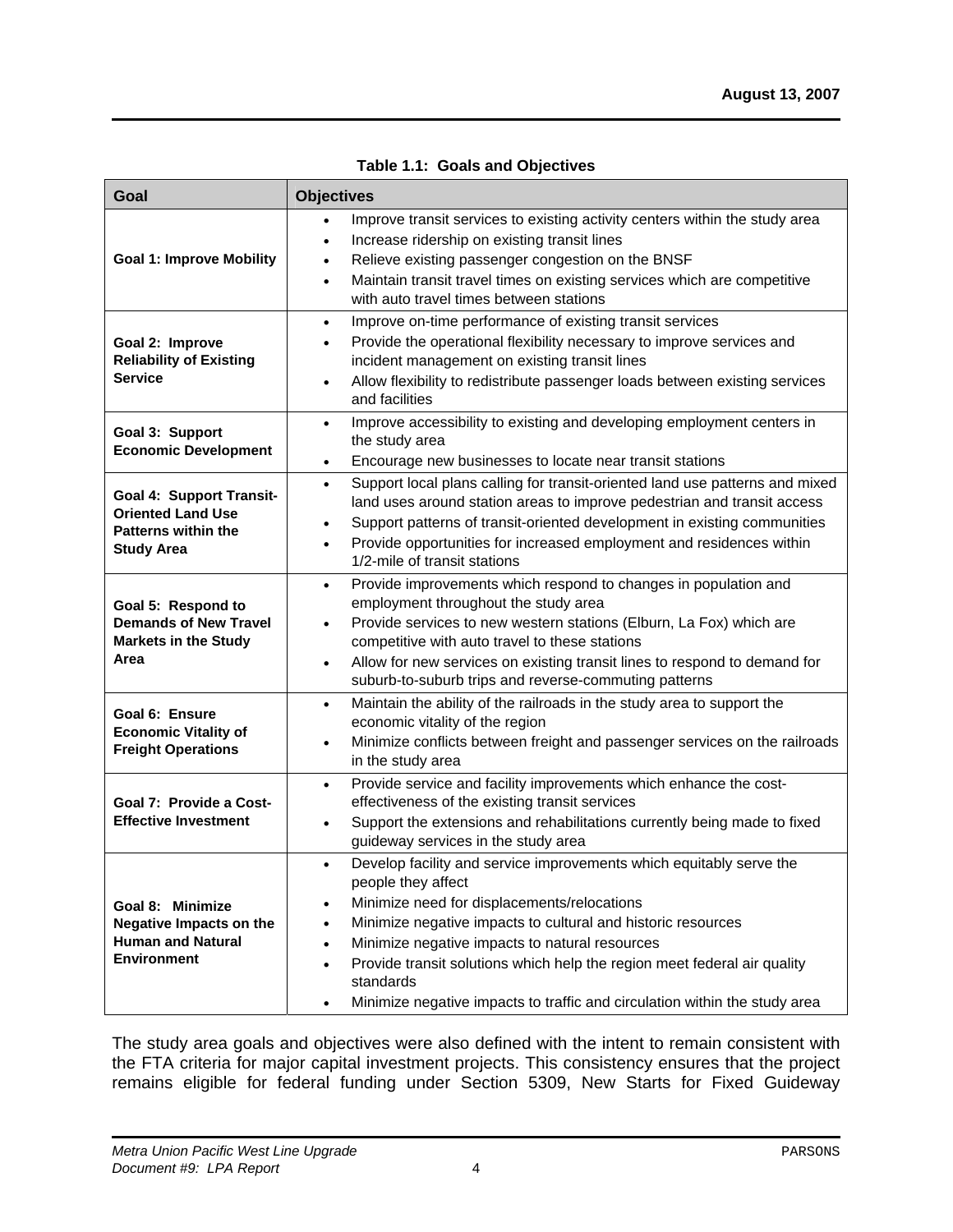Projects, to fund and support major transit capital investment projects. The FTA criteria provide the necessary information to justify the project and allow for comparison with similar projects that are competing for discretionary federal funds.

#### *1.2.4 Evaluation Methodology*

The evaluation that occurs in the context of an Alternatives Analysis is a process established by the FTA to:

- Define the Purpose and Need of the study, explaining why the study is being undertaken and what issues it is designed to address;
- Express the Purpose and Need of the study in terms of a set of Goals and Objectives that represent a framework in which alternative courses of action may be measured for their ability to meet the needs of the study;
- Define evaluation criteria that make it possible to compare alternatives against one another based on their ability to meet the goals and objectives of the project; and,
- Use the evaluation criteria to screen out the least-effective alternatives, allowing stakeholders to select an LPA from the remaining alternatives.

The key to such a process is that evaluation criteria are driven by the needs of the corridor. While many of the criteria used to evaluate alternatives for the UP-W Line may be similar (or identical) to those used in other Metra projects or other FTA New Starts projects, their relative importance when ranking alternatives will be determined by the specific needs of the corridor.

The evaluation is an iterative process where an increasingly detailed set of evaluation criteria are applied to a decreasing set of alternatives. As part of this Alternatives Analysis a two-part initial screening was conducted followed by the detailed evaluation that resulted in a recommendation for an LPA (See Document #4: Evaluation Methodology (March 1, 2006) for further information).

- **Initial Screening, Part I.** The purpose of the initial screening was to evaluate the full range of alternatives at a conceptual level, identifying those alternatives with the greatest potential to address the Purpose and Need of the study. At this stage of analysis, the alternatives were only defined in general terms; therefore, it was not possible to evaluate them with great precision. The screening criteria measured the effectiveness of the alternatives in terms of either qualitative assessments or order-of-magnitude quantities.
- **Initial Screening Part II.** Conceptual alternatives were developed for each alternative mode remaining from Part I. These conceptual alternatives were then evaluated to determine their relative ability to increase capacity, reduce travel times, reduce operating costs, minimize capital costs, and minimize negative environmental impacts. At the conclusion of Part II, a reduced set of conceptual alternatives was recommended for further refinement and ultimately, development into detailed alternatives.
- **Detailed Screening.** The purpose of the detailed screening was to provide sufficient information on each alternative to allow local decision makers to select an LPA. Issues raised by the results of the initial screening (costs, operating assumptions, etc.) were examined further and used to define a set of conceptual alternatives prior to beginning the detailed screening. This allowed more detailed assessments of operating assumptions, ridership potential, costs, and environmental impacts. As part of the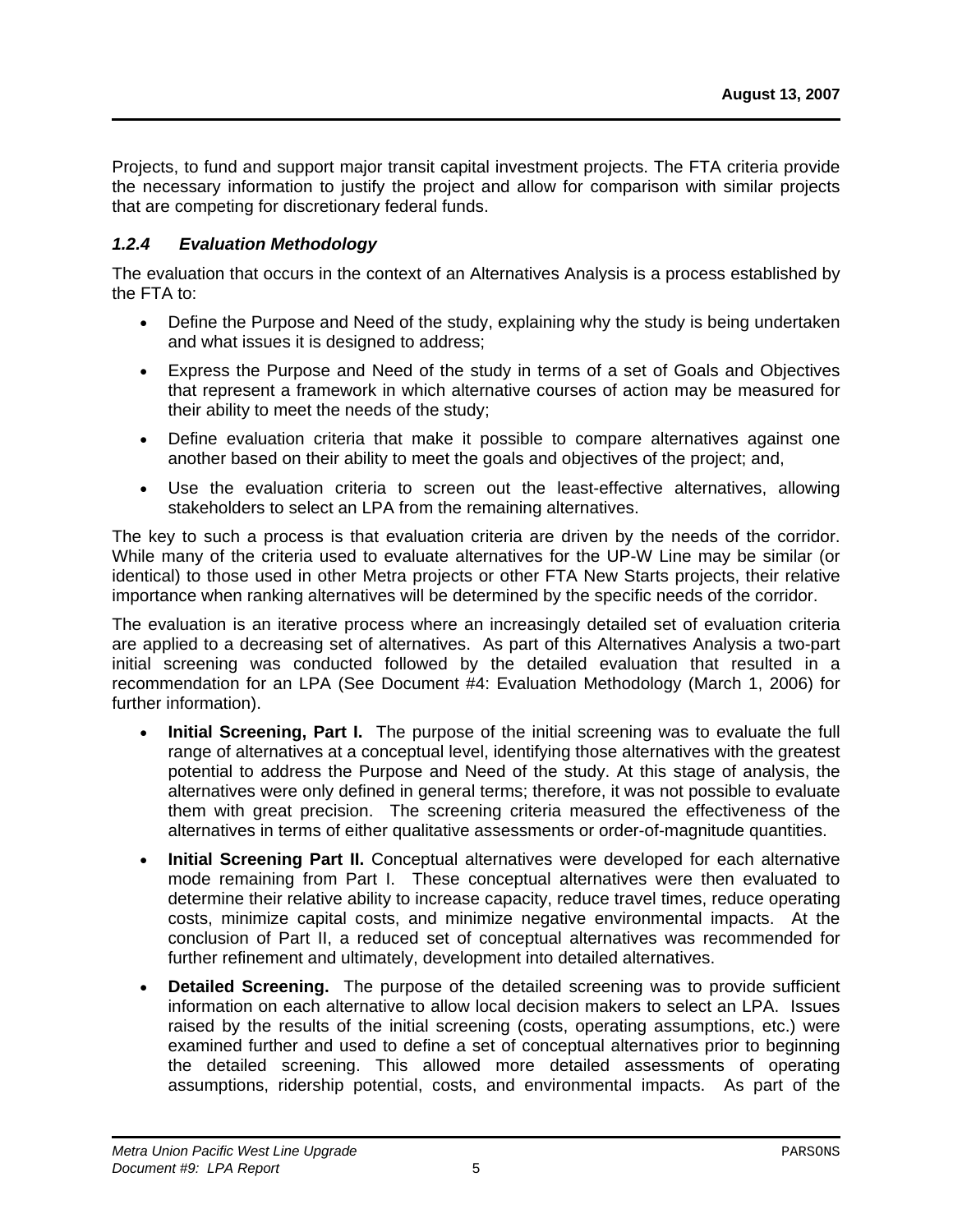detailed screening, the regional travel demand model was used to provide initial estimates of ridership and traffic impacts.

Section 2.0 summarizes the key inputs, outcomes, and decisions made using this methodology.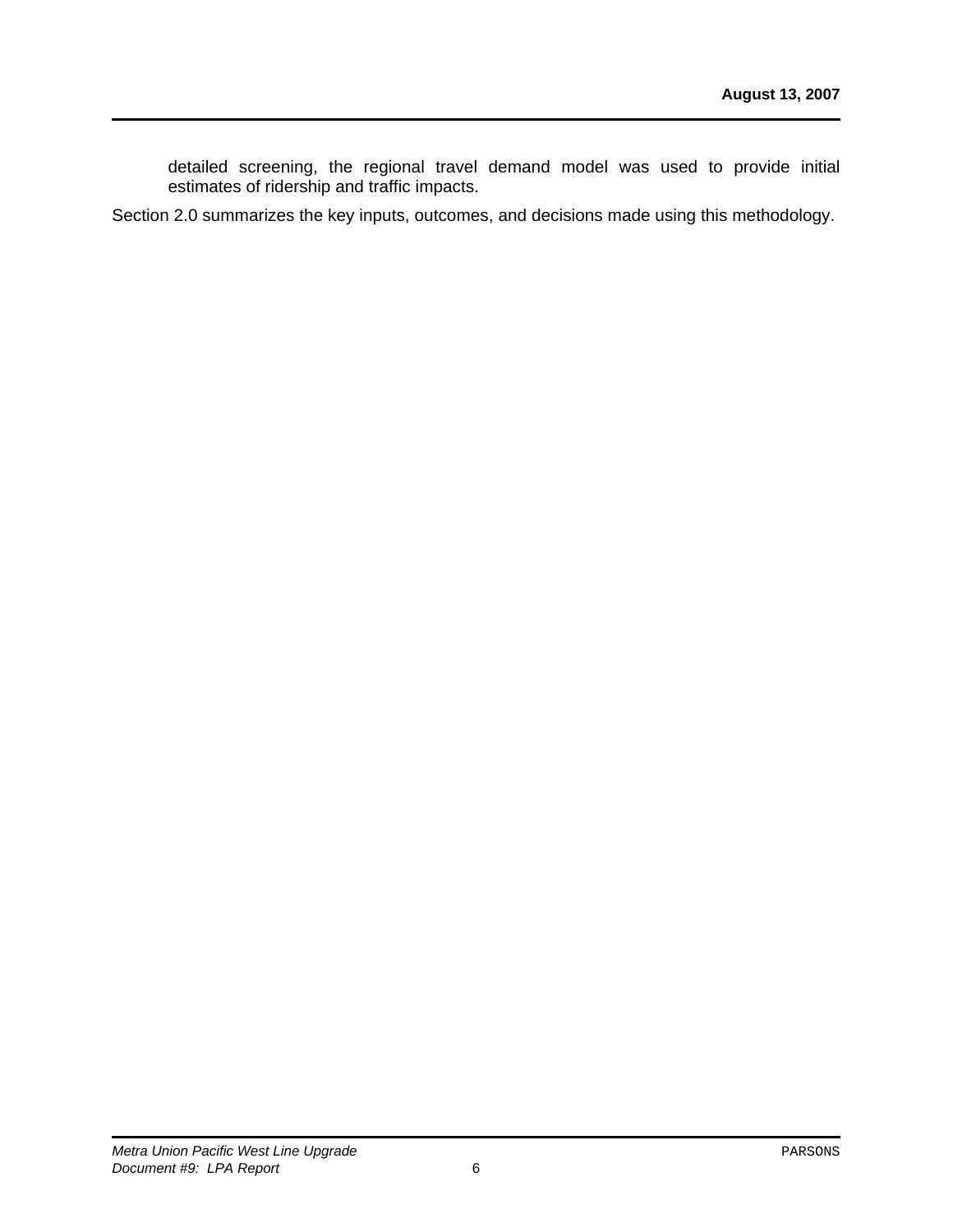## **2.0 Summary of Alternatives Analysis**

This section provides a summary of the process used and the results from each step of this Alternatives Analysis. Also included in this section is a summary of the public involvement activities conducted in the same timeframe.

#### **2.1 Definition and Screening of Initial Alternatives, Part I**

Under Part I of Initial Screening, a range of modes were screened against basic evaluation criteria, independent of potential alignment options to determine their compatibility with the study area, likely cost, and potential for travel time savings. More detailed information on these modes, the key operating characteristics that were assumed in the evaluation, as well as the specific evaluation results are included in *Document # 5: Initial Alternatives, Part I: Screening and Part II: Conceptual Design* (March 23, 2006).

The modes considered fell within the following four categories:

- Rail Modes. This category included modes that use traditional rail technologies, including commuter rail, intercity rail, high speed rail, heavy rail transit, light rail transit, and streetcar.
- Rubber-tire Modes. This category includes express bus, local bus, and bus rapid transit.
- Other Fixed Guideway Modes. This category included other technologies with transit applications that either do not ride on steel rails or rubber tires were also considered including: Magnetic Levitation, Automated Guideway Transit, and Personal Rapid Transit.
- Highway Modes. Since some transportation needs within the study corridor are related to highway congestion, the initial range of modes considered included highway capacity improvements such as: (1) the addition of general use lanes, (2) the addition of highoccupancy vehicle (HOV) lanes, and (3) use of congestion management tolling.

These modes were evaluated using three criteria, all of which were developed from the goals and objectives stated in the Purpose and Need. According to that document, to address transportation problems in the study area, an alternative must decrease travel time in the system while not exceeding the local financial capacity to build the project. Accordingly, two of the criteria used in the initial screening were travel time savings and cost. The third measure evaluated basic study-area compatibility issues. Each of the criteria were defined so that it would be possible to use readily available information applicable to this study area. The detailed definitions of the three criteria are provided below:

- Cost Order of Magnitude (based on recent U.S. projects)
	- o This measure of effectiveness directly related to the ability of a proposed alternative to be constructed within the local financial capacity.
- Travel Time Order of Magnitude (based on U.S. projects)
	- o This measure of effectiveness directly related to a key project purpose, to decrease travel time including travel time for the reverse commute.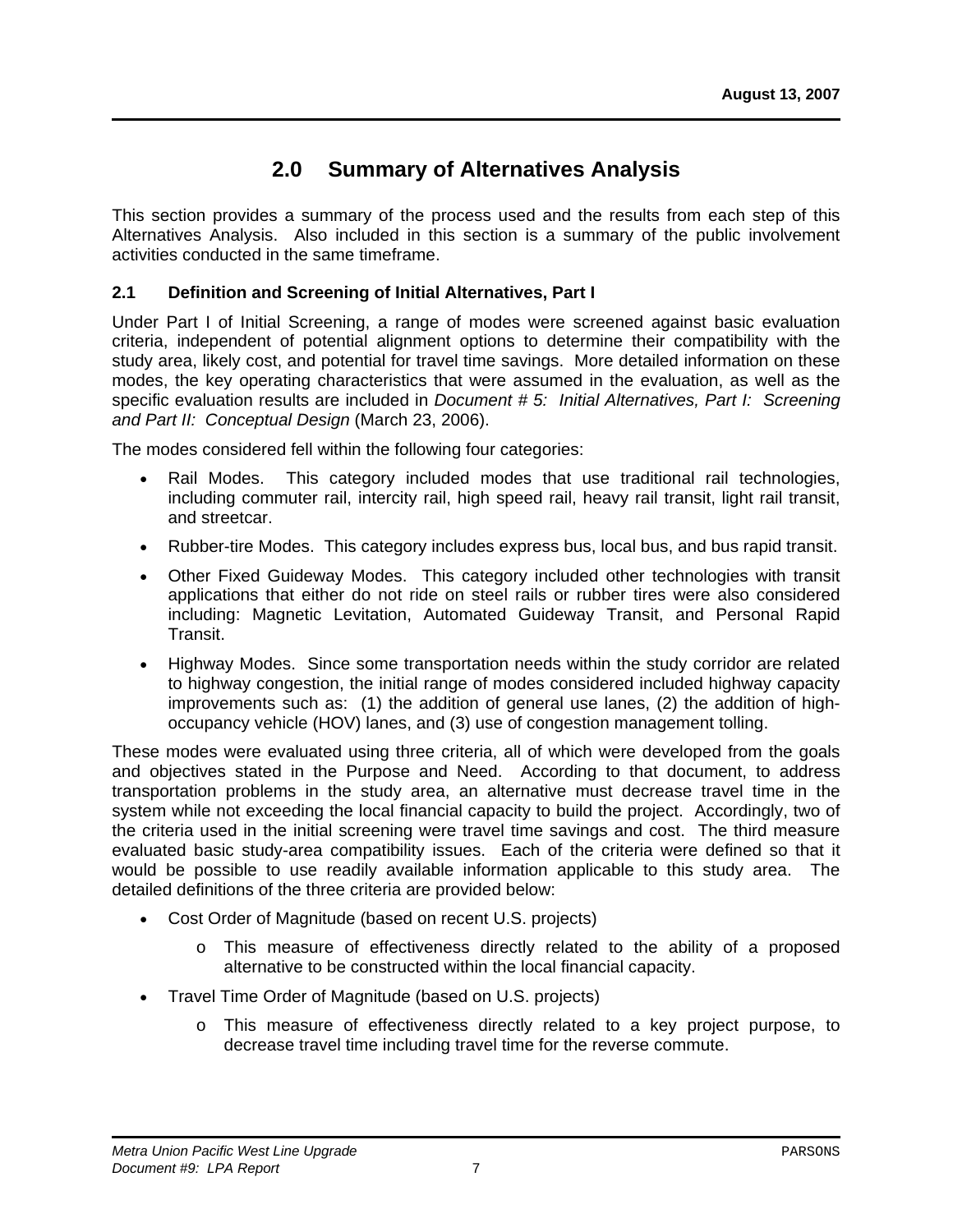- Mode compatible with Study Area
	- o This measure examined station spacing, capacity of mode compared with demand from previous studies, and compatibility issues (such as winter-weather compatibility).

#### *2.1.1 Initial Screening: Part I Results*

A summary of these measures for the modes studied as well as the results of the initial screening are presented in Table 2.1. The modes were reviewed for their compatibility with the study area first. Modes found to be not compatible with the study area were dropped from further study at that point. These modes are shaded gray in the table.

#### *2.1.2 Modes Carried Forward to Part II Conceptual Design and Screening*

Three potential modes and technologies were found to meet the needs of the study corridor and performed the best relative to cost and travel time savings:

- Commuter Rail This mode offers the lowest travel time and can be implemented within the local financial capacity.
- Express Bus Express Bus has the potential to cost less than Commuter Rail, although travel times in peak hours will be greater than Commuter Rail.
- Bus Rapid Transit This mode has the potential for comparable travel times to Commuter Rail, but may have capital costs greater than those of Express Bus.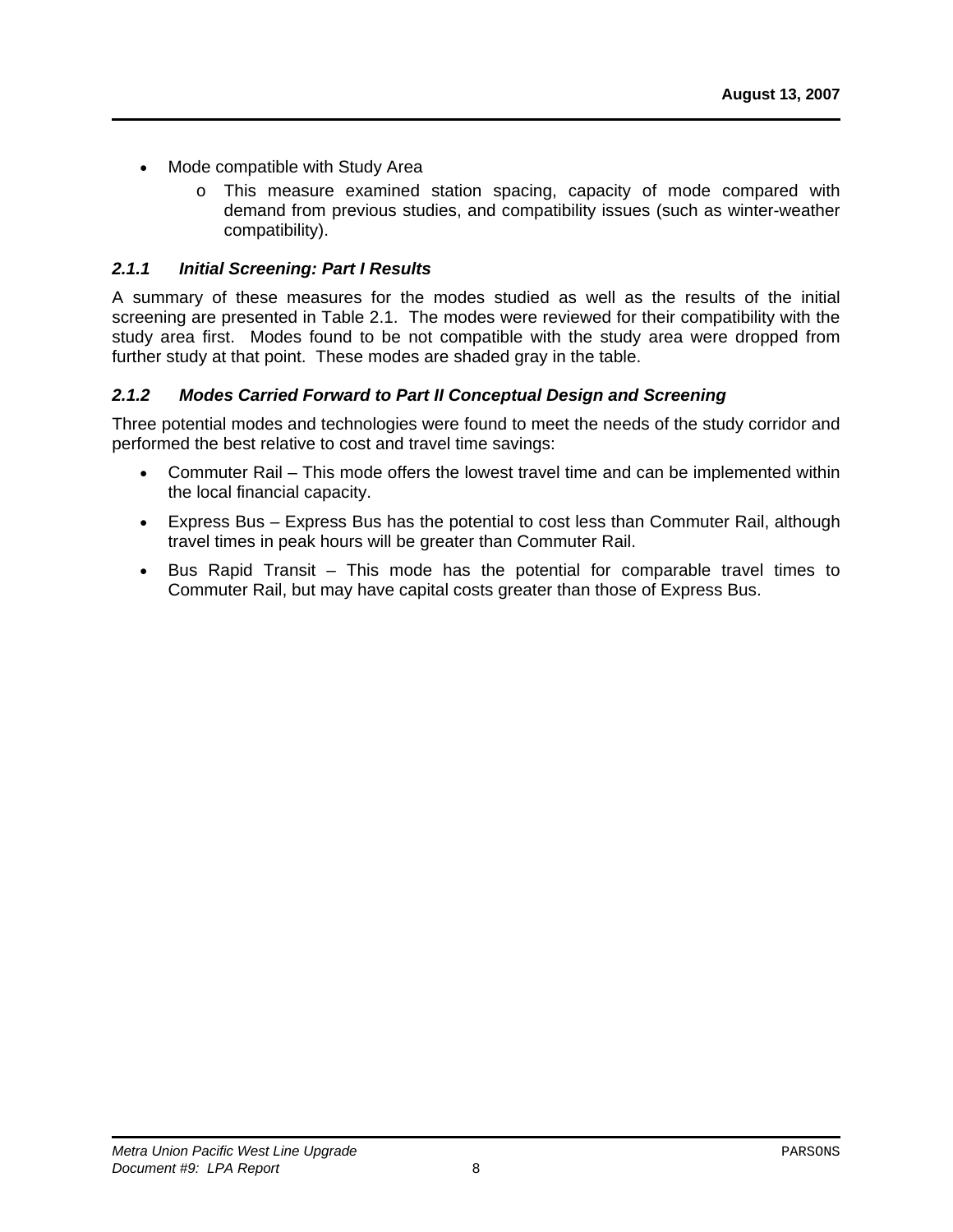|                                                        |                                                                                         |                                                    | <b>Cost and Travel Time Criteria</b> |                                                                |                                  | <b>Results of Initial Screening Part I</b>                                                                         |
|--------------------------------------------------------|-----------------------------------------------------------------------------------------|----------------------------------------------------|--------------------------------------|----------------------------------------------------------------|----------------------------------|--------------------------------------------------------------------------------------------------------------------|
| <b>Mode</b>                                            | <b>Compatibility of Mode with</b><br><b>Study Area</b>                                  | Range of<br><b>Unit Costs</b>                      | <b>Range of Cost</b>                 | <b>Range of Travel</b><br><b>Time</b>                          | <b>Recommendation</b>            | <b>Rationale</b>                                                                                                   |
| Rail                                                   |                                                                                         |                                                    |                                      |                                                                |                                  |                                                                                                                    |
| Commuter<br>Rail                                       | Compatible                                                                              | \$15M to \$30M<br>per mile <sup>1</sup>            | \$384M to<br>\$1,300M                | $1:11 - 1:20$                                                  | Retain for further<br>evaluation | Comparatively low cost and<br>good travel times                                                                    |
| <b>Intercity Rail</b>                                  | Not compatible due to station<br>spacing                                                |                                                    |                                      |                                                                | Drop from further<br>study       | Not compatible with study<br>area needs                                                                            |
| <b>High Speed</b><br>Rail                              | Not compatible due to station<br>spacing                                                |                                                    |                                      |                                                                | Drop from further<br>study       | Not compatible with study<br>area needs                                                                            |
| <b>Heavy Rail</b><br><b>Rapid Transit</b><br>(HRT)     | Compatible                                                                              | \$100M to \$200M<br>per mile <sup>2</sup>          | \$4,400M to<br>\$8,800M              | $1:06 - 1:45$                                                  | Drop from further<br>study       | Very high initial cost without<br>improvement in travel times <sup>3</sup>                                         |
| Light Rail<br>Transit (LRT)                            | Compatible                                                                              | \$28M to \$100M<br>per mile                        | \$1,200M to<br>\$4,400M              | $1:55 - 2:55$                                                  | Drop from further<br>study       | High initial cost with<br>significantly worse travel<br>time <sup>4</sup>                                          |
| Streetcar                                              | Not compatible due to station<br>spacing and operating speed                            |                                                    |                                      |                                                                | Drop from further<br>study       | Not compatible with study<br>area needs                                                                            |
| <b>Rubber-Tire Modes</b>                               |                                                                                         |                                                    |                                      |                                                                |                                  |                                                                                                                    |
| <b>Express Bus</b>                                     | Compatible                                                                              | \$300,000 to<br>\$500,000 per<br>vehicle           | \$3M to \$7.5M <sup>5</sup>          | Travel times similar<br>to current highway<br>peak hour travel | Retain for further<br>evaluation | More detail required to<br>compare costs, travel times,<br>and study area impacts <sup>6</sup>                     |
| Local Bus                                              | Not compatible by itself due to<br>large movement of passengers<br>over great distances |                                                    |                                      |                                                                | Drop from further<br>study       | Not compatible with study<br>area needs although will be<br>part of an overall solution to<br>the study area needs |
| <b>Bus Rapid</b><br><b>Transit "Low</b><br>End" $7, 8$ | Compatible                                                                              | \$1M to \$85M per<br>mile plus \$1M<br>per vehicle | \$40M to \$3,720M                    | $1:55 - 2:55$                                                  | Retain for further<br>evaluation | More detail required to<br>compare costs, travel times,<br>and study area impacts                                  |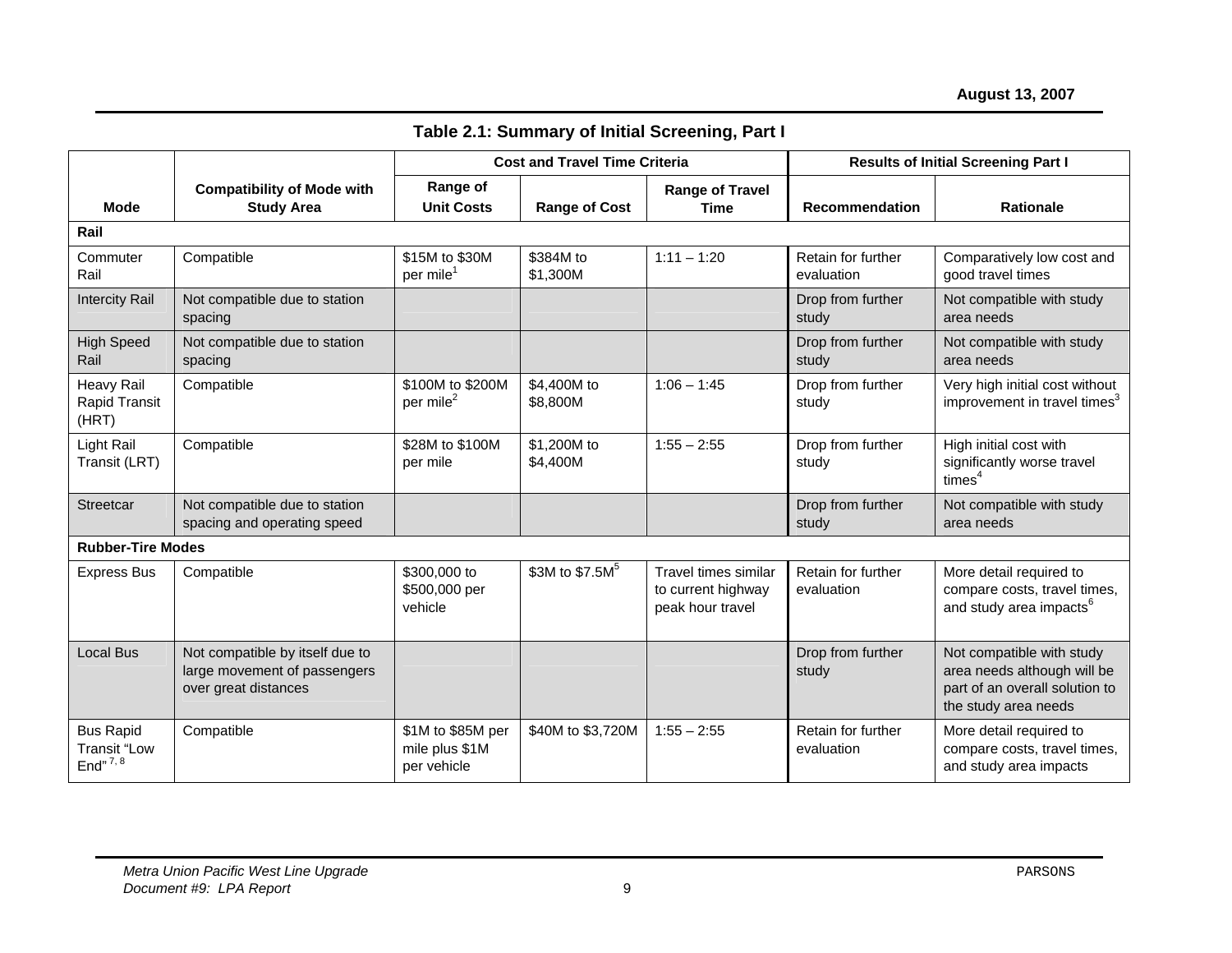|                                                     |                                                                                          |                                                    | <b>Cost and Travel Time Criteria</b> |                                                                                  |                            | <b>Results of Initial Screening Part I</b>                                                |
|-----------------------------------------------------|------------------------------------------------------------------------------------------|----------------------------------------------------|--------------------------------------|----------------------------------------------------------------------------------|----------------------------|-------------------------------------------------------------------------------------------|
| <b>Mode</b>                                         | <b>Compatibility of Mode with</b><br><b>Study Area</b>                                   | Range of<br><b>Unit Costs</b>                      | <b>Range of Cost</b>                 | <b>Range of Travel</b><br>Time                                                   | Recommendation             | <b>Rationale</b>                                                                          |
| <b>Bus Rapid</b><br>Transit "High<br>End" $^{7, 8}$ | Compatible                                                                               | \$1M to \$85M per<br>mile plus \$1M<br>per vehicle | \$40M to \$3,720M                    | $1:55 - 2:55$                                                                    | Drop from further<br>study | High initial cost without<br>improvement in travel times                                  |
| <b>Other Fixed Guideway</b>                         |                                                                                          |                                                    |                                      |                                                                                  |                            |                                                                                           |
| Magnetic<br>Levitation                              | Not compatible due to station<br>spacing and weather conditions                          |                                                    |                                      |                                                                                  | Drop from further<br>study | Not compatible with study<br>area needs                                                   |
| Automated<br>Guideway<br>Transit                    | Compatible                                                                               | \$90M to \$300M<br>per mile                        | \$3,900M to<br>\$13,100M             | Varies by specific<br>technology                                                 | Drop from further<br>study | Very high initial cost without<br>significant improvement in<br>travel times <sup>9</sup> |
| Personal<br><b>Rapid Transit</b>                    | Not compatible due to need to<br>move large volume of<br>passengers using small vehicles |                                                    |                                      |                                                                                  | Drop from further<br>study | Not compatible with study<br>area needs                                                   |
| Highway                                             |                                                                                          |                                                    |                                      |                                                                                  |                            |                                                                                           |
| Highway<br>Capacity<br>Improvements                 | Compatible                                                                               | \$2M to \$15M per<br>lane mile                     | \$200M to<br>\$1,400M                | In peak hours,<br>travel times would<br>be improved over<br>existing conditions. | Drop from further<br>study | High initial cost without<br>improvement in travel<br>times <sup>10</sup>                 |

Notes:

1 High estimate based on North American averages for upgrading a freight rail line for commuter rail service. Low estimate developed by Metra for the March 2003 document, Metra Proposed TEA-21 Reauthorization Initiatives: Creating New Service Opportunities Now and For the Future.

- <sup>2</sup> The average cost per mile for Rapid Transit assumes mainly at-grade and elevated sections. Below grade sections would raise the cost per mile.
- <sup>3</sup> HRT would require a new right-of-way as well as grade separation. It would cost 20 to 25 times the cost of Commuter Rail with no savings in travel time.
- LRT requires a new right-of-way, the cost would be 8 to 15 times the cost of Commuter Rail. Travel time would approximately double.
- <sup>5</sup> Based on estimated travel times, 10 to 15 vehicles would be required to provide a 15-minute headway for express bus (this includes a 20% spare ratio.) Cost per vehicle does not include maintenance facilities, station improvements, or roadway infrastructure improvements.
- <sup>6</sup> The cost would vary widely based on whether existing highway infrastructure can be used and the number of vehicles required.
- <sup>7</sup> BRT is a relatively new technology with a wide spectrum of components. At the "low end," BRT consists of typical local buses running on shoulders and in mixed traffic with very little investment at loading points. At the "high end," BRT has specialty buses, dedicated lanes or guideways, signal priority, and elaborate stations including parking. Some BRT systems even have portions of the route running in dedicated tunnels (greatly escalating the cost per mile). The cost of "high end" BRT assumes dedicated lanes for the entire route and stations with parking.
- <sup>8</sup> BRT travel times would be 2 to 3 times those of Commuter Rail. The cost of "high end" BRT would be 10 times greater (or more) than Commuter Rail. "High end" BRT should not be studied further. "Low end" BRT has greater travel time but lower cost and could be carried forward for further evaluation.
- <sup>9</sup> With some AGT technologies, AGT travel times may be comparable with Commuter Rail. However, since the cost would be 20 to 40 times greater (or more), AGT is not recommended for further study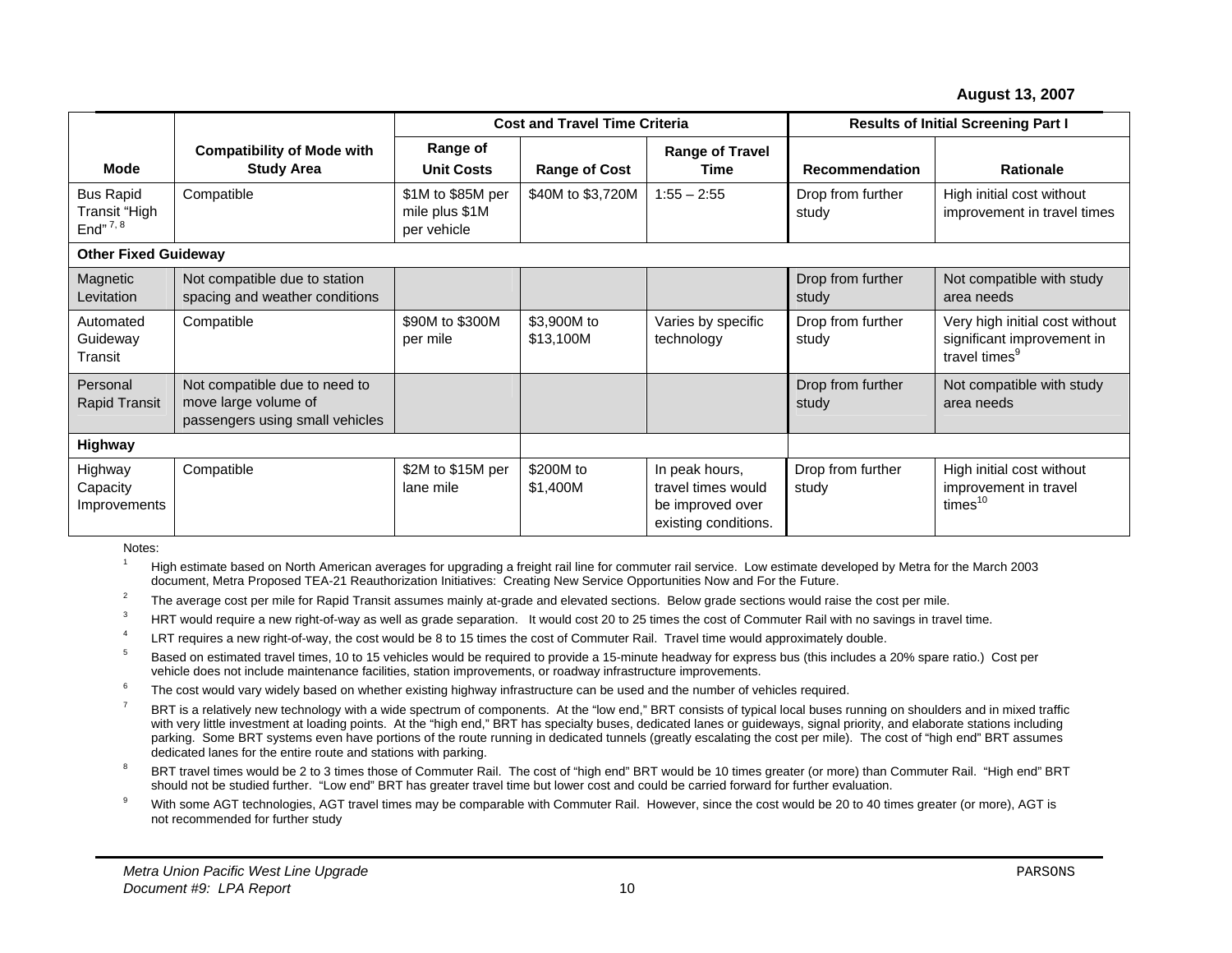#### **2.2 Definition and Screening of Initial Alternatives, Part II**

The Commuter Rail and Bus Rapid Transit (BRT) options were used to develop potential "Build Alternatives" for the UP-W Line Upgrade study. Express Bus was used to develop a Transportation Systems Management (TSM) Alternative, which typically is used along with a No-Build Alternative to provide a basis for comparison. The alternatives were defined at similar levels of detail to ensure a fair evaluation.

The conceptual alternatives are listed below, and defined in detail in *Document 5: Initial Alternatives, Part I: Screening and Part II: Conceptual Design* (March 23, 2006):

- **Alternative 0–No-Build.** The No-Build Alternative represented the existing and committed transportation infrastructure of the study area. It was used as a basis of comparison for all other alternatives.
- **Alternative 1–TSM/Baseline (Express Bus).** The TSM Alternative represented a collection of lower-cost, shorter-term investments aimed at addressing the proposed needs in the corridor. The Express Bus option carried forward from the Part I Screening was developed as the TSM Alternative.
- **Alternative 2–Commuter Rail Improvements to the UP-W.** This alternative included a range of investment options for the UP-W commuter rail line. Potential improvements include changes in the track configuration, signal system upgrades, increases in parking capacity and feeder bus service, and service adjustments.
- **Alternative 3–Commuter Rail Improvements to the BNSF.** This alternative consisted of improvements to the BNSF commuter rail line. Improvements included increases in storage capacity, track configuration enhancements, changes in train lengths, and signal system upgrades.
- **Alternative 4–Bus Rapid Transit.** This alternative consisted of BRT service aimed at providing a time-competitive transit alternative to commuter rail. Under this alternative, BRT service would be provided between Elburn and downtown Chicago, primarily using new high-occupancy vehicle lanes along I-290 and I-88. The alternative would use a dedicated fleet of vehicles, rail-like stations, and off-board fare collection. Transit signal priority would be provided where appropriate.

The Part II screening was designed to determine which Build Alternatives should be carried forward to detailed screening and document the assumptions, benefits, and impacts of the conceptual alternatives.

Five screening measures were used in the Part II screening:

- Capacity—degree to which each alternative provides an increase in capacity.
- Travel Time—degree to which each alternative provides a decrease in travel time.
- Operating Cost—Degree to which each alternative minimizes operating costs.
- Capital Cost—Degree to which each alternative minimizes capital costs.
- Environmental Impacts—Degree to which each alternative minimizes negative environmental impacts.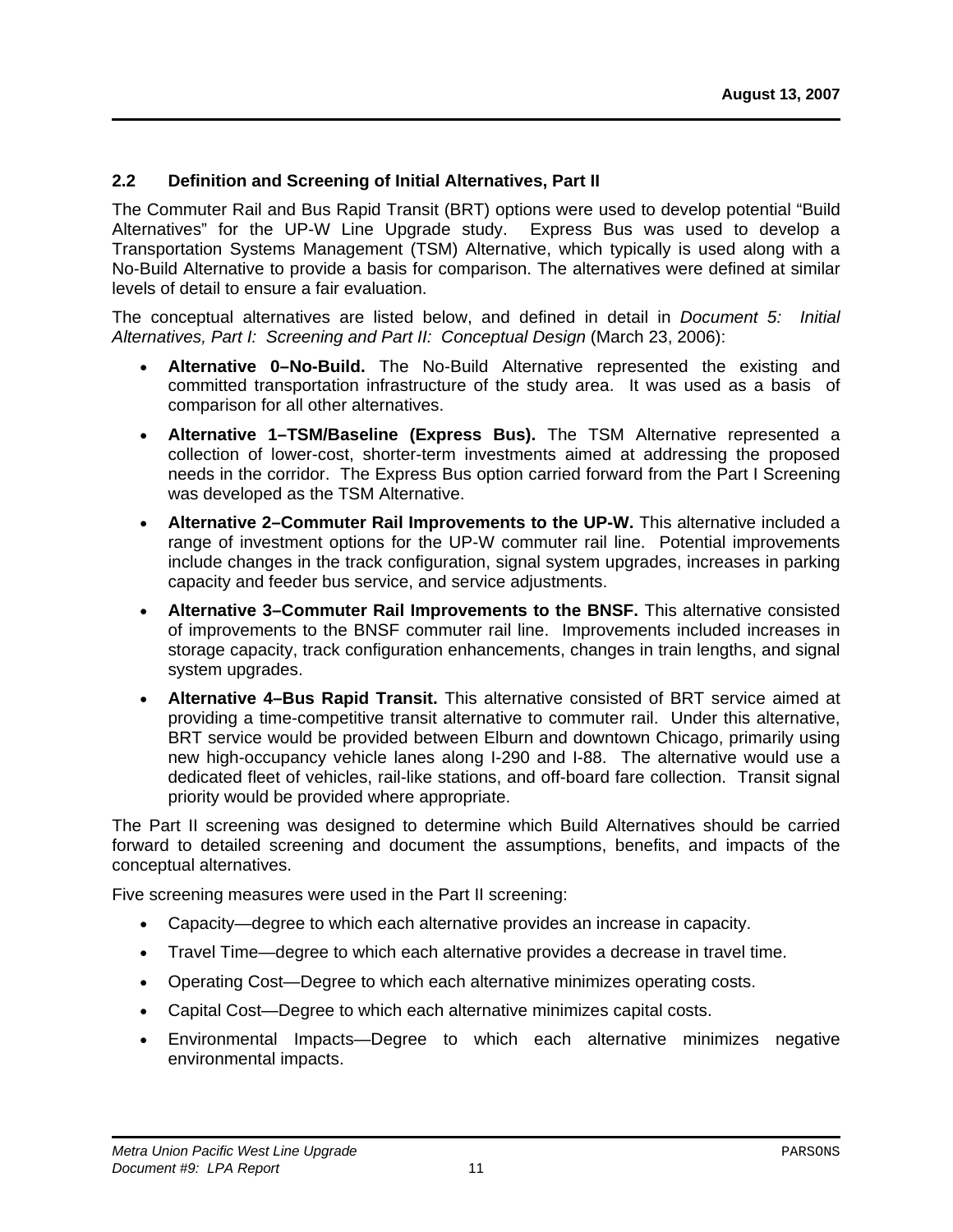Each alternative was evaluated against each criterion using the same, three-tiered scoring system:

- **+** The alternative may provide major benefits or avoid major adverse impacts.
- { The alternative may provide incremental benefits or create minor adverse impacts.
- **–** The alternative provides no benefit or may lead to major adverse impacts.

The individual criterion scores were not intended to be combined into a composite score for each alternative; they were only designed to provide order-of-magnitude comparisons between the alternatives and to highlight those alternatives that meet the goals and objectives of the study while minimizing negative impacts.

#### *2.2.1 Initial Screening: Part II Results*

Table 2.2 includes a summary of the performance of the conceptual alternatives against the screening criteria listed above.

| <b>Alternative</b>                                  | <b>Increase</b><br>in<br>Capacity | <b>Decrease</b><br>in Travel<br><b>Time</b> | Decrease in<br><b>Operating</b><br>Costs | <b>Minimizes</b><br><b>Capital</b><br>Costs | <b>Minimizes</b><br><b>Negative</b><br>Env.<br><b>Impacts</b> | <b>Recommendation</b>                |
|-----------------------------------------------------|-----------------------------------|---------------------------------------------|------------------------------------------|---------------------------------------------|---------------------------------------------------------------|--------------------------------------|
| Alternative 0:<br>No-Build                          |                                   |                                             |                                          | ٠                                           | O                                                             | Retain for further<br>study          |
| Alternative 1:<br>TSM/Baseline                      | $\circ$                           |                                             |                                          | $\circ$                                     | ٠                                                             | Retain for further<br>study          |
| Alternative 2a:<br><b>UP-W Full</b>                 | ٠                                 | +                                           | ٠                                        |                                             | ٠                                                             | Retain for further<br>study          |
| Alternative 2b:<br><b>UP-W Moderate</b><br>Option 1 | ٠                                 | $\circ$                                     | $\circ$                                  |                                             | ٠                                                             | Retain for further<br>study          |
| Alternative 2c:<br><b>UP-W Moderate</b><br>Option 2 | ÷                                 | ÷                                           | ٠                                        | $\circ$                                     | ٠                                                             | Retain for further<br>study          |
| Alternative 2d:<br><b>UP-W Minimum</b>              | $\circ$                           | O                                           | $\circ$                                  |                                             |                                                               | Retain for further<br>study          |
| Alternative 3:<br><b>BNSF</b>                       | $\circ$                           | $\circ$                                     | $\circ$                                  |                                             | $\circ$                                                       | Remove from further<br>consideration |
| Alternative 4:<br><b>Bus Rapid</b><br>Transit       | O                                 | O                                           |                                          |                                             | ┿                                                             | Remove from further<br>consideration |

**Table 2.2: Summary of Initial Screening Part II** 

Notes:

+ May provide major benefits or avoid major adverse impacts.

{ May provide incremental benefits or create minor adverse impacts.

**–** Provides no benefit or may lead to major adverse impacts.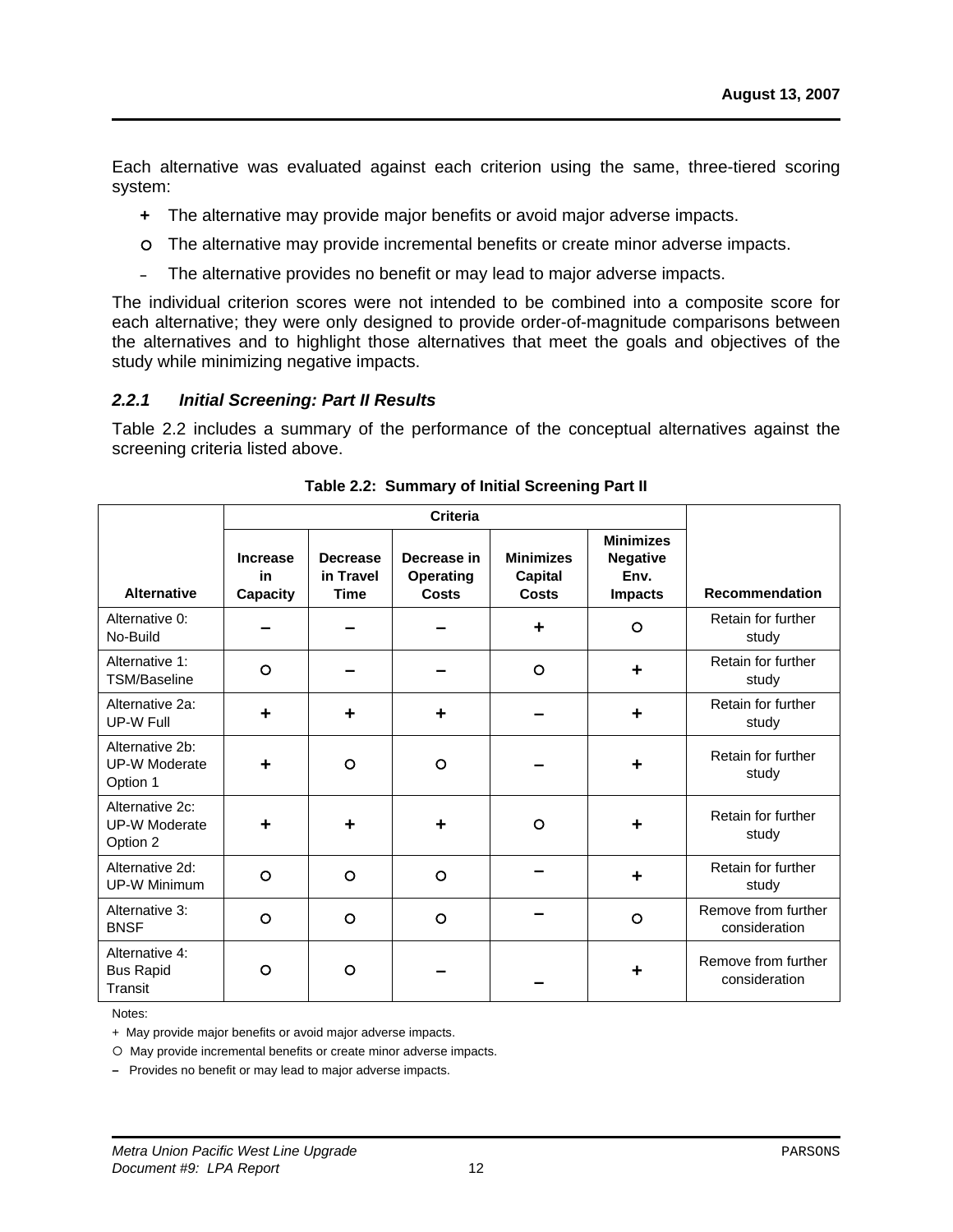Alternative 1 was initially retained for further study; however, upon further discussion with FTA and some additional assessments of its likely performance, it was determined that the TSM alternative would be unlikely to perform significantly better than the No-Build alternative; furthermore, it appeared unlikely that a bus-based TSM alternative would be able to offer travel times comparable to the existing commuter rail service in the corridor.

Alternative 3 was not recommended for further study because the proposed improvements could not be accommodated within the existing right-of-way, and would impose major impacts on the environmental resources and adjoining land uses along the BNSF. The proposed improvements would also be very costly, but would only result in incremental travel time and capacity enhancements.

Alternative 4 was not recommended for further study because the travel time and capacity benefits of the alternative are dependent upon the ability to provide dedicated travel lanes for the BRT vehicles along the full length of the corridor. These lanes would be costly and their implementation could conflict with other planned improvements along I-88 and I-290.

#### *2.2.2 Alternatives Carried Forward to Detailed Definition and Screening*

Two alternatives were recommended for further development and evaluation, as follows:

- **Alternative 0–No-Build.** This alternative is required for comparative purposes.
- **Alternative 2–Commuter Rail Improvements to the UP-W.** Alternative 2 offers an opportunity to leverage the region's existing investment in commuter rail by providing improvements to optimize services along the UP-W line. Several combinations of improvements were considered during the screening to assess the performance of differing combinations of improvements (e.g., a third track versus relocation of the A-2 interlocking). Based on the outcome of the analysis, it was determined that the following combinations of improvements should be carried forward: 2a (UP-West Full), 2b (UP-West Moderate Option 1), and 2c (UP-West Moderate Option 2). Alternative 2d (Up-West Minimum) was eliminated from further consideration because the minor improvements would not increase service sufficiently on the existing railroad.

#### **2.3 Definition of Feasible Alternatives**

The feasible alternatives remaining after Initial Screening: Part II were defined in greater detail to allow for preliminary estimates of their ridership and costs. These alternatives are listed below, and defined in detail in *Document 7: Feasible Alternatives* (June 16, 2007):

- **Alternative 0: No-Build**. The No-Build Alternative, as required by the National Environmental Policy Act of 1969 (NEPA), provides a baseline against which the proposed project is compared. The No-Build Alternative reflects a scenario in which nothing beyond already programmed projects is done to improve transportation infrastructure and services in the study area. The alternative is intended to demonstrate whether the planned transportation system can sufficiently meet study area needs without the proposed project. No major changes to the UP-W Line are expected as part of the No-Build Alternative. However, the No-Build Alternative also includes:
	- o Existing transportation infrastructure in the region; and,
	- o Projects for which funding has been committed;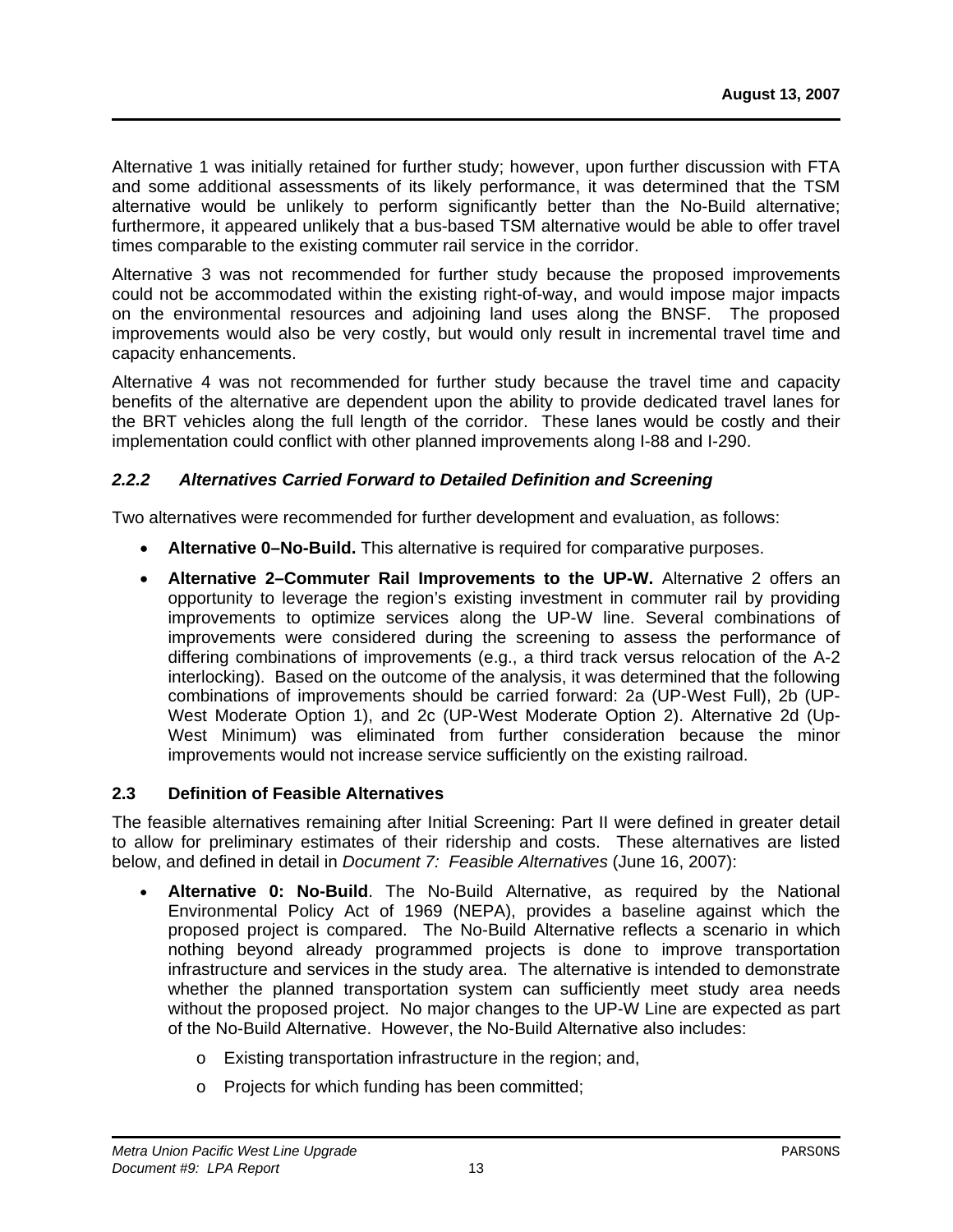For the UP-W Line Upgrade study, the existing network and planned projects include roadways, rail facilities and services, and other transit facilities and services. Committed improvements are documented in the *Chicago Metropolitan Agency for Planning Transportation Improvement Program (TIP) for Northeastern Illinois, FY 2007-2012*, which identifies major capital improvements that have committed funding sources. These projects are also elements of the *2030 Regional Transportation Plan (RTP) for Northeastern Illinois* (October 2003) Both the RTP and the TIP are developed and updated by the Chicago Metropolitan Agency for Planning (CMAP)—the metropolitan planning organization for northeastern Illinois—in coordination with local jurisdictions.

- **Alternative 2a: Commuter Rail Improvements to the UP-W**. Alternative 2a includes a range of improvement options for the UP-W commuter rail line, reflecting a moderate-tohigh level of investment in the existing line:
	- o Add a third mainline track between the Elmhurst and River Forest stations to allow zoned express service through this area.
	- o Add crossovers between the Elmhurst and West Chicago stations to facilitate passing train movements.
	- o Upgrade signal systems from two-aspect to four-aspect between Ogilvie Transportation Center (OTC) and Geneva Station, allowing trains to operate on closer headways.
	- o Relocate the A-2 (Western Avenue) interlocking about one mile to the east to a new location designated A-1 to improve the capacity and operating speeds of the rail lines at this location.
	- o Increase station parking capacity and feeder bus service to stations to meet forecast passenger demand.
	- $\circ$  Adjust service along the UP-W Line (including the extension to Elburn) to make use of the new capacity provided by the track and signal upgrades.
	- o Increase the rail rolling stock fleet, if necessary, to support increased service.
- **Alternative 2b: Commuter Rail Improvements to the UP-W, Moderate, Option 1**. This alternative reflects a more moderate level of investment in the UP-W Line and would result in a medium capacity increase for the line. The alternative includes all potential upgrade elements listed above for Alternative 2a, except for the proposed relocation of the A-2 interlocking.
- **Alternative 2c: Commuter Rail Improvements to the UP-W, Moderate, Option 2**. This alternative also reflects a moderate level of investment in the UP-W Line, resulting in a modest decrease in travel times. The alternative includes relocation of the A-2 interlocking, and increases in parking and bus service at stations. The alternative does not include the addition of the third track, crossovers, or signal upgrades.

#### **2.4 Detailed/Final Screening**

The purpose of the detailed screening was to provide sufficient information on each alternative to allow local decision makers to select an LPA. As described above in Section 2.3, each of the alternatives carried forward from Initial Screening was refined to allow more detailed assessments of their operating assumptions, ridership potential, costs, and environmental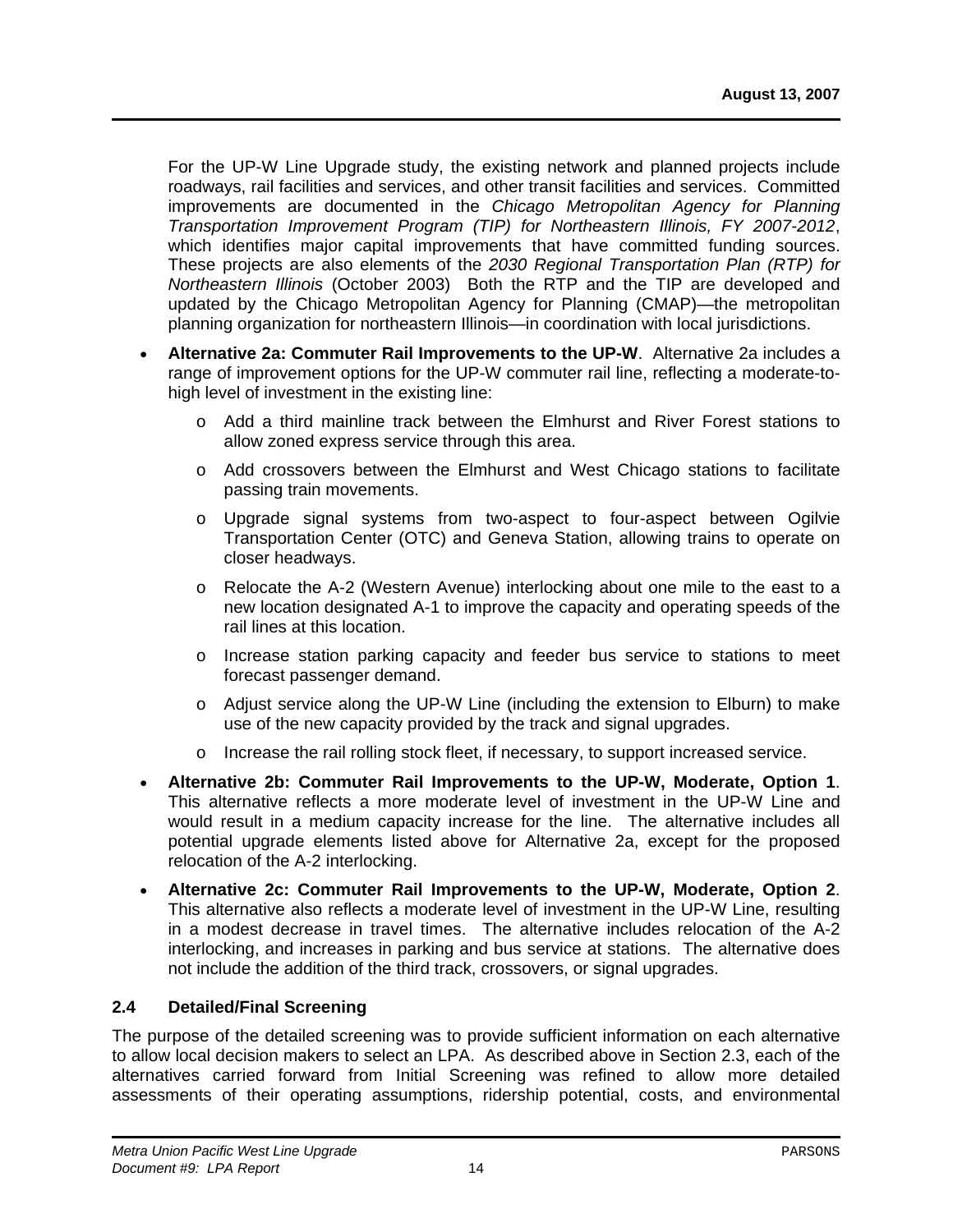impacts. As part of the detailed screening, the regional travel demand model was used to provide initial estimates of ridership and transportation benefits and effects.

The detailed screening process included several of the FTA's New Starts criteria to ensure that local decision makers are able to defend their selection of an LPA to the FTA using the same measures the FTA uses when selecting projects eligible for funding for Preliminary Engineering (PE), Final Design, and construction.

The detailed screening criteria, analysis, and results are presented in *Document #8: Final Screening Results* (June 14, 2007).

#### *2.4.1 Detailed Screening Results*

Table 2.3 provides a summary of the performance of each alternative versus the evaluation criteria. Quantitative data is shown for each criterion when possible, otherwise performance under each criterion is categorized as being generally positive (**+**), generally negative/adverse (-), or having negligible effects on the study area (O).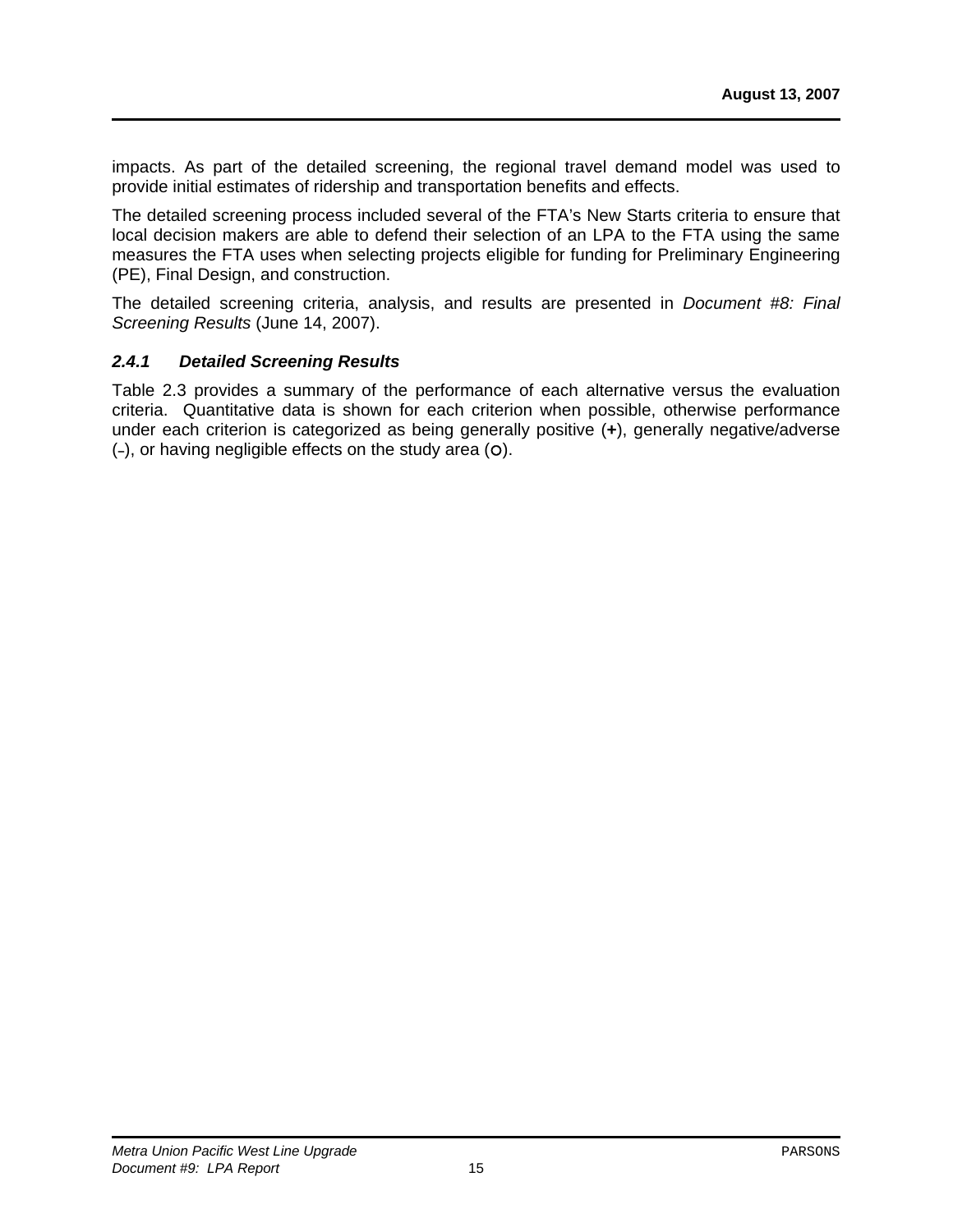|                                                   |                                                                                                                    |                                     | Alternative 2 - Commuter Rail<br>Improvements to UP-W <sup>1</sup> |                                          |                                       |
|---------------------------------------------------|--------------------------------------------------------------------------------------------------------------------|-------------------------------------|--------------------------------------------------------------------|------------------------------------------|---------------------------------------|
| Goal                                              | <b>Detailed Screening Criteria</b>                                                                                 | Alt. $0 -$<br>No-Build              | Alt 2a<br><b>Full Build</b>                                        | Alt. 2b<br><b>No A-2</b><br>Interlocking | Alt. 2c<br>No 3rd<br><b>Main Line</b> |
| Goal 1:<br><b>Improve</b>                         | Population within 1/2-mile of transit<br>stations                                                                  | 106,897                             | 106,897                                                            | 106,897                                  | 106,897                               |
| <b>Mobility</b>                                   | Increase in regional transit ridership <sup>2</sup>                                                                | N/A                                 | 3,411                                                              | 2,551                                    | 889                                   |
|                                                   | Peak period, peak direction passenger<br>capacity provided in the study corridor <sup>3</sup>                      | 59 Trains<br>13,704<br><b>Seats</b> | 74 Trains<br>16,509<br>Seats                                       | 74 Trains<br>16,509<br>Seats             | 59 Trains<br>13,704<br>Seats          |
|                                                   | Travel times between Elburn and OTC<br>(min.) <sup>4</sup>                                                         | 72                                  | 65                                                                 | 66                                       | 71                                    |
|                                                   | Travel Times between Elmhurst and<br>OTC $(min.)4$                                                                 | 26                                  | 20                                                                 | 21                                       | 25                                    |
|                                                   | Travel Times between Elburn and<br>$E$ Imhurst <sup>4</sup>                                                        |                                     |                                                                    | 48                                       | 46                                    |
|                                                   | Normalized travel time savings<br>(seconds of Transportation System<br>User Benefit per Project Passenger<br>Mile) | N/A                                 | 34.20                                                              | 26.68                                    | 9.12                                  |
| Goal 2:<br>Improve<br><b>Reliability of</b>       | Effect of service, facility improvements<br>on on-time performance of new and<br>existing services                 | $\circ$                             | ٠                                                                  |                                          |                                       |
| <b>Existing</b><br><b>Service</b>                 | Assessment of operational flexibility of<br>existing transit lines under each<br>alternative                       | $\circ$                             |                                                                    |                                          | O                                     |
|                                                   | Peak hour passenger capacity of transit<br>services operating between existing<br>stations                         | $\circ$                             |                                                                    |                                          | $\circ$                               |
| Goal 3:<br><b>Support</b>                         | Employment within 1/2-mile of transit<br>stations                                                                  | ٠                                   | ٠                                                                  | ٠                                        | ٠                                     |
| <b>Economic</b><br><b>Development</b>             | Documentation of successful<br>redevelopment efforts around existing<br>stations in the corridor                   |                                     |                                                                    |                                          |                                       |
|                                                   | Presence of station area plans and<br>economic incentives for introducing new<br>businesses to transit stations    | $\circ$                             | O                                                                  | O                                        | O                                     |
| Goal 4:<br><b>Support</b>                         | Documentation of enforceable growth<br>management plans                                                            | $\circ$                             | O                                                                  | $\circ$                                  | $\circ$                               |
| <b>Transit-</b><br><b>Oriented Land</b>           | Consistency with local zoning                                                                                      | ÷                                   | ÷                                                                  | $\ddot{\phantom{1}}$                     | ٠                                     |
| <b>Use Patterns</b><br>within the<br><b>Study</b> | Documentation of transit-oriented<br>development plans which would be<br>supported by the proposed alternative     | $\circ$                             | ٠                                                                  |                                          | O                                     |
| <b>Corridor</b>                                   | Documentation of existing land use                                                                                 | ٠                                   | $\ddot{\phantom{1}}$                                               | $\ddot{\phantom{1}}$                     | ٠                                     |

**Table 2.3: Summary of Detailed Screening Results**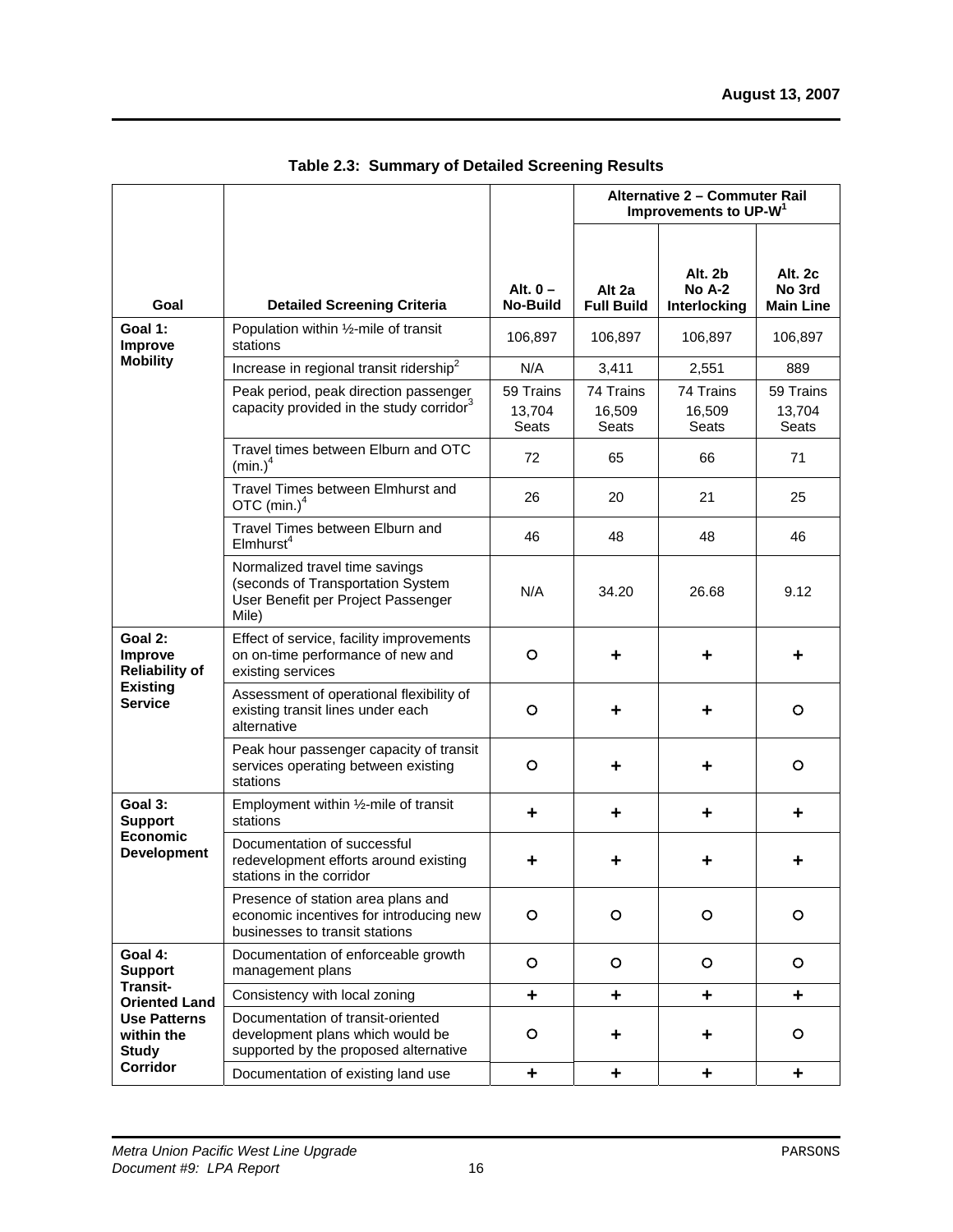|                                                                                                 |                                                                                                                                                                                             |                              | Alternative 2 - Commuter Rail<br>Improvements to UP-W <sup>1</sup> |                              |                                            |
|-------------------------------------------------------------------------------------------------|---------------------------------------------------------------------------------------------------------------------------------------------------------------------------------------------|------------------------------|--------------------------------------------------------------------|------------------------------|--------------------------------------------|
|                                                                                                 |                                                                                                                                                                                             | Alt. $0 -$                   | Alt 2a                                                             | Alt. 2b<br><b>No A-2</b>     | Alt. 2c<br>No 3rd                          |
| Goal                                                                                            | <b>Detailed Screening Criteria</b>                                                                                                                                                          | <b>No-Build</b>              | <b>Full Build</b>                                                  | Interlocking                 | <b>Main Line</b>                           |
| Goal 5:<br><b>Respond to</b><br><b>Demands of</b><br><b>New Travel</b><br><b>Markets in the</b> | Projected change in population,<br>employment within 1/2-mile of stations<br>compared to projected change in<br>population, employment within study<br>area between the years 2000 and 2030 | $\circ$                      | ٠                                                                  |                              | ÷                                          |
| Corridor                                                                                        | Difference in Transit and Auto Travel<br>Times from Elburn to Chicago CBD <sup>5</sup>                                                                                                      | $-49$ min                    | $-59$ min                                                          | -58 min                      | -50 min                                    |
|                                                                                                 | Difference in Transit and Auto Travel<br>Times from Geneva to Chicago CBD <sup>5</sup>                                                                                                      | -34 min                      | -43 min                                                            | -42 min                      | -35 min                                    |
|                                                                                                 | Passenger capacity provided for non-<br>CBD oriented trips (peak hour, both<br>directions)                                                                                                  | 59 Trains<br>16,742<br>Seats | 74 Trains<br>18,260<br>Seats                                       | 74 Trains<br>18,260<br>Seats | 59 Trains<br>16,742<br>Seats               |
| Goal 6:<br><b>Ensure Econ</b><br><b>Vitality of</b><br><b>Freight Ops</b>                       | Assessment of railroad freight and<br>passenger capacities and conflicts,<br>based on discussions with railroad<br>owners and operators                                                     | O                            | ٠                                                                  | ٠                            | $\circ$                                    |
| Goal 7:                                                                                         | Refined capital costs <sup>6</sup>                                                                                                                                                          | N/A                          | \$441.6                                                            | \$305.4                      | \$136.2                                    |
| Provide a<br><b>Cost-Effective</b><br><b>Investment</b>                                         | Increase in annual O&M costs (millions<br>of dollars) $7$                                                                                                                                   | $\mathbf 0$                  | \$8.3                                                              | \$8.3                        | 0                                          |
|                                                                                                 | Incremental cost per hour of<br>Transportation System User Benefit (in<br>2006 dollars)                                                                                                     | N/A                          | \$19.04                                                            | \$18.57                      | \$20.65                                    |
|                                                                                                 | System operating cost per passenger<br>mile                                                                                                                                                 | \$2.78                       | \$2.35                                                             | \$2.36                       | \$2.77                                     |
|                                                                                                 | Impact of proposed alternative on<br>effectiveness of committed projects in<br>the region                                                                                                   | $\circ$                      | $\circ$                                                            | $\circ$                      | $\circ$                                    |
| Goal 8:<br><b>Minimize</b>                                                                      | Number of low-income households<br>within 1/ <sub>2</sub> -mile of transit stations                                                                                                         | 3,126                        | 3,126                                                              | 3,126                        | 3,126                                      |
| <b>Negative</b><br>Impacts on<br>the Human                                                      | Number of low-income households<br>adversely affected                                                                                                                                       | None                         | None                                                               | None                         | None                                       |
| and Natural<br><b>Environment</b>                                                               | Number of businesses adversely<br>affected                                                                                                                                                  | None                         | 29 parcels<br>4 with<br>active<br>business                         | None                         | 29 parcels<br>4 with<br>active<br>business |
|                                                                                                 | Number of residences adversely<br>affected                                                                                                                                                  | None                         | none                                                               | none                         | none                                       |
|                                                                                                 | Number of historic and cultural<br>resources affected                                                                                                                                       | $\circ$                      | $\circ$                                                            | $\circ$                      | $\circ$                                    |
|                                                                                                 | Natural resources affected                                                                                                                                                                  | $\circ$                      | $\circ$                                                            | $\circ$                      | $\circ$                                    |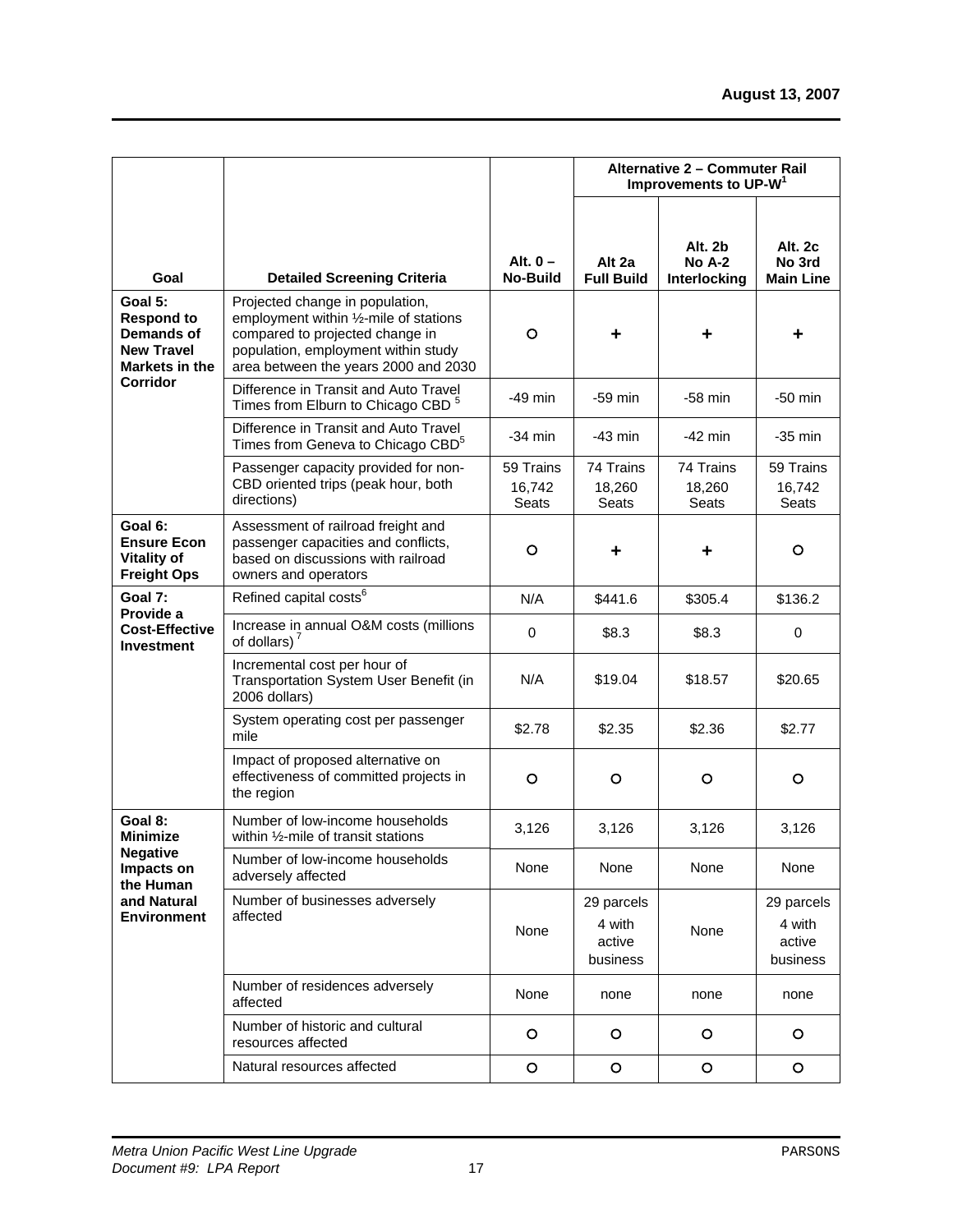|                            |                                                                                                               |                               | Alternative 2 - Commuter Rail<br>Improvements to UP-W <sup>1</sup> |                                            |                                              |  |
|----------------------------|---------------------------------------------------------------------------------------------------------------|-------------------------------|--------------------------------------------------------------------|--------------------------------------------|----------------------------------------------|--|
| Goal                       | <b>Detailed Screening Criteria</b>                                                                            | Alt. $0 -$<br><b>No-Build</b> | Alt 2a<br><b>Full Build</b>                                        | Alt. 2b<br>$No A-2$<br><b>Interlocking</b> | <b>Alt. 2c</b><br>No 3rd<br><b>Main Line</b> |  |
| Goal 8<br><b>Continued</b> | Number of vehicle miles traveled (VMT)<br>in the region in the year 2030                                      | Ω                             | O                                                                  | Ω                                          | Ω                                            |  |
|                            | Change in regional pollutant emissions<br>(CO, NO <sub>X</sub> , PM-10, VOC) generated                        | ∩                             | O                                                                  | Ω                                          | O                                            |  |
|                            | Level of Service (LOS) analysis of key<br>road segments, intersections, and<br>interchanges in the study area | ∩                             | O                                                                  | ∩                                          | O                                            |  |

Notes:

1 **+** Comparatively Better { Neither Better nor Worse **–** Comparatively Worse

2 Ridership reflects change in transit person trips (Build –No-Build), 2030 Daily. (March 2007 model forecasts)

3 Passenger capacity reflects the entire number of seats provided on all trains arriving at Ogilvie Transportation Center between 7:00 a.m. and 8:59 a.m.

4 Minimum travel time, based on assumption of 2 minute travel time savings due to A-2 relocation and 1 minute travel time savings from signal improvements for express trains

5 Difference between 2030 transit and auto travel times in minutes

6 Estimated capital costs expressed in 2006 dollars

7 Estimated O&M costs in constant 2005 dollars. No adjustments were made for inflation

#### *2.4.2 Recommendation of an LPA*

Table 2.4 summarizes the key indicators that will determine the New Starts competitiveness of the preferred LPA and the other Build Alternatives studied. As demonstrated by the estimates of user benefits and weekday ridership, the benefits of Alternatives 2b and 2c are complementary; therefore, Alternative 2a demonstrates the greatest ridership and benefits, benefiting from all of the proposed improvements. The additional benefits from Alternative 2a are sufficient to offset the additional cost of providing all of the proposed improvements, resulting a New Starts rating of Medium. This is the same rating as Alternative 2b and is competitive with other New Starts across the United States.

|  |  |  |  |  | Table 2.4: Key Indicators for Build Alternatives |
|--|--|--|--|--|--------------------------------------------------|
|--|--|--|--|--|--------------------------------------------------|

|                                             | Alternative 2a -<br><b>Full Alternative</b> | Alternative 2b -<br><b>Moderate Option 1</b> | Alternative 2c -<br><b>Moderate Option 2</b> |
|---------------------------------------------|---------------------------------------------|----------------------------------------------|----------------------------------------------|
| Average Weekday User Benefit (hrs)          | 7,776                                       | 6,044                                        | 1,734                                        |
| Average Weekday New Riders                  | 3,411                                       | 2,551                                        | 889                                          |
| Annual User Benefits (hrs)                  | 2,069,997                                   | 1,608,805                                    | 461,545                                      |
| Annualized Capital Costs (\$2006)           | \$30,908,693                                | \$21,376,423                                 | \$9,532,270                                  |
| Incremental Annual Operating Costs (\$2005) | \$8,278,590                                 | \$8,278,590                                  | \$0                                          |
| CEI (\$2006) <sup>1</sup>                   | \$19.04                                     | \$18.57                                      | \$20.65                                      |
| New Starts Rating                           | Medium                                      | Medium                                       | Medium                                       |

1. CEI estimated using Annual Operating Cost of \$8.5 M (O&M numbers updated after CEI calculation made.) Numbers in this table were used for screening alternatives and refined as part of the definition of the LPA.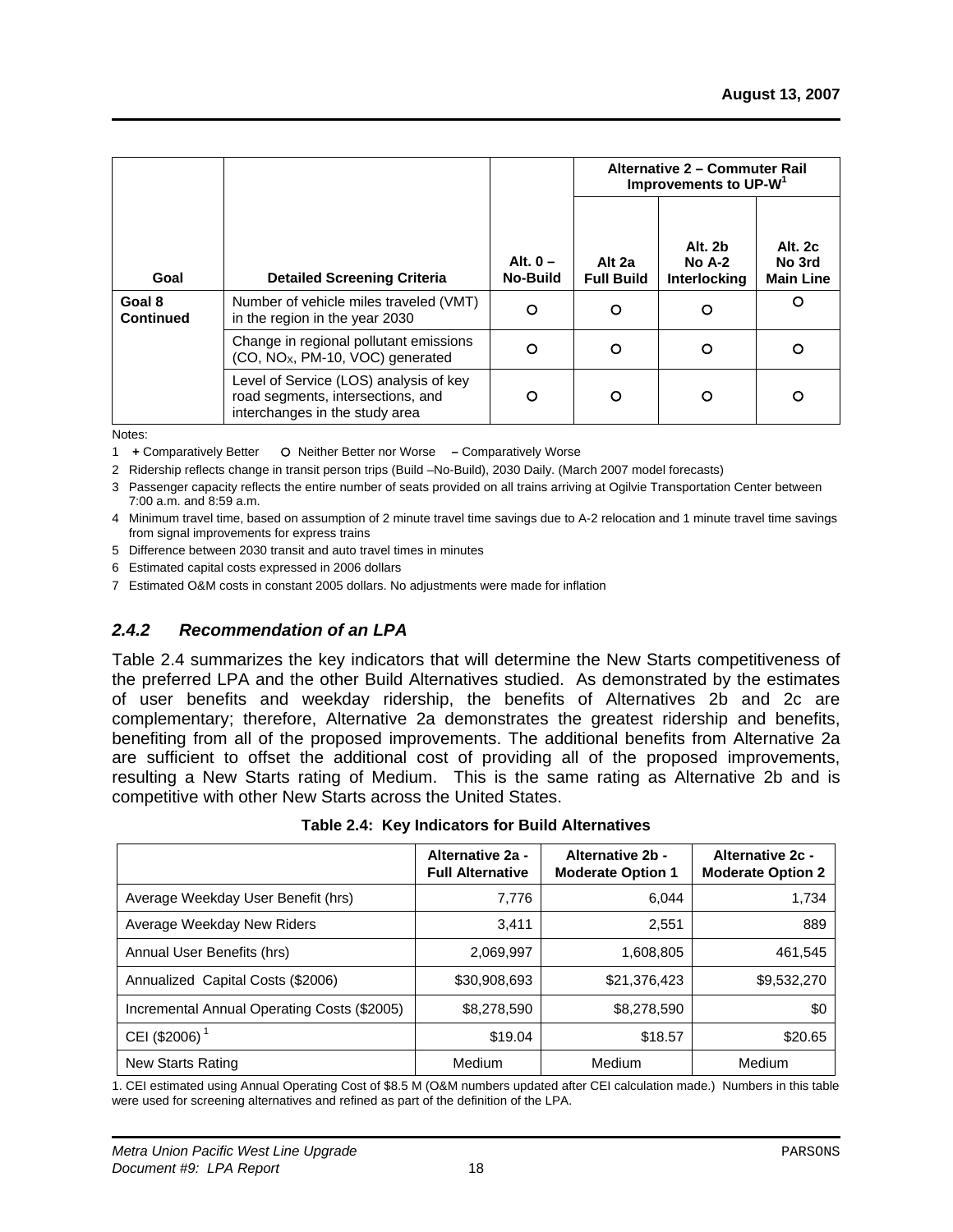Based on the performance of Alternative 2a relative to the screening criteria, it is recommended that Alternative 2a be advanced as the Locally Preferred Alternative. The effects of the new third mainline, the signal improvements, and the improvements at A-2 are additive, each contributing distinct advantages to the travel times and frequency of service possible on the UP-W Line. Because Alternative 2a includes all of these improvements, it would result in the best overall performance in terms of mobility improvements, reliability of service, passenger capacity, service frequency, and transit ridership in the study area. In turn, Alternative 2a costs more than either Alternatives 2b and 2c. However it is important to note that because Alternative 2a provides more benefits than Alternatives 2b or 2c could provide alone, its cost effectiveness index (CEI) is only slightly higher than Alternative 2b and is actually slightly lower than Alternative 2c.

Alternative 2a has the highest ridership of the three alternatives, benefiting from both the increased service and travel time savings made possible by implementing all of the improvements under consideration for the UP-W Line. Alternative 2c has approximately one third of the ridership of Alternative 2b, indicating that the improvements in service frequency and capacity made possible by the third mainline and signal improvements have a greater impact on overall ridership than the A-2 interlocking.

Alternatives 2a and 2c would result in far better on-time performance than Alternative 2b; with the relocation of the A-2 interlocking estimated to decrease the total delay of revenue and nonrevenue trains by 267 minutes. Alternatives 2a and 2b would both offer additional operational flexibility compared to Alternative 2c, a result of the third mainline track, intermediate crossovers, and signal improvements. Alternatives 2a and 2b would also improve the overall capacity on the UP-W Line compared to Alternative 2c. Furthermore, Alternatives 2a and 2b would best support the economic vitality of freight operations by reducing the number of conflicts between passenger and freight traffic as a result of signal upgrades and the third mainline.

Because each of the Build Alternatives is being constructed predominantly in existing rights of way and within an urbanized area, adverse effects to the natural, built, and cultural environment are negligible. All of the alternatives were found to be supportive of economic development and transit-oriented development and responsive to demands of new travel markets.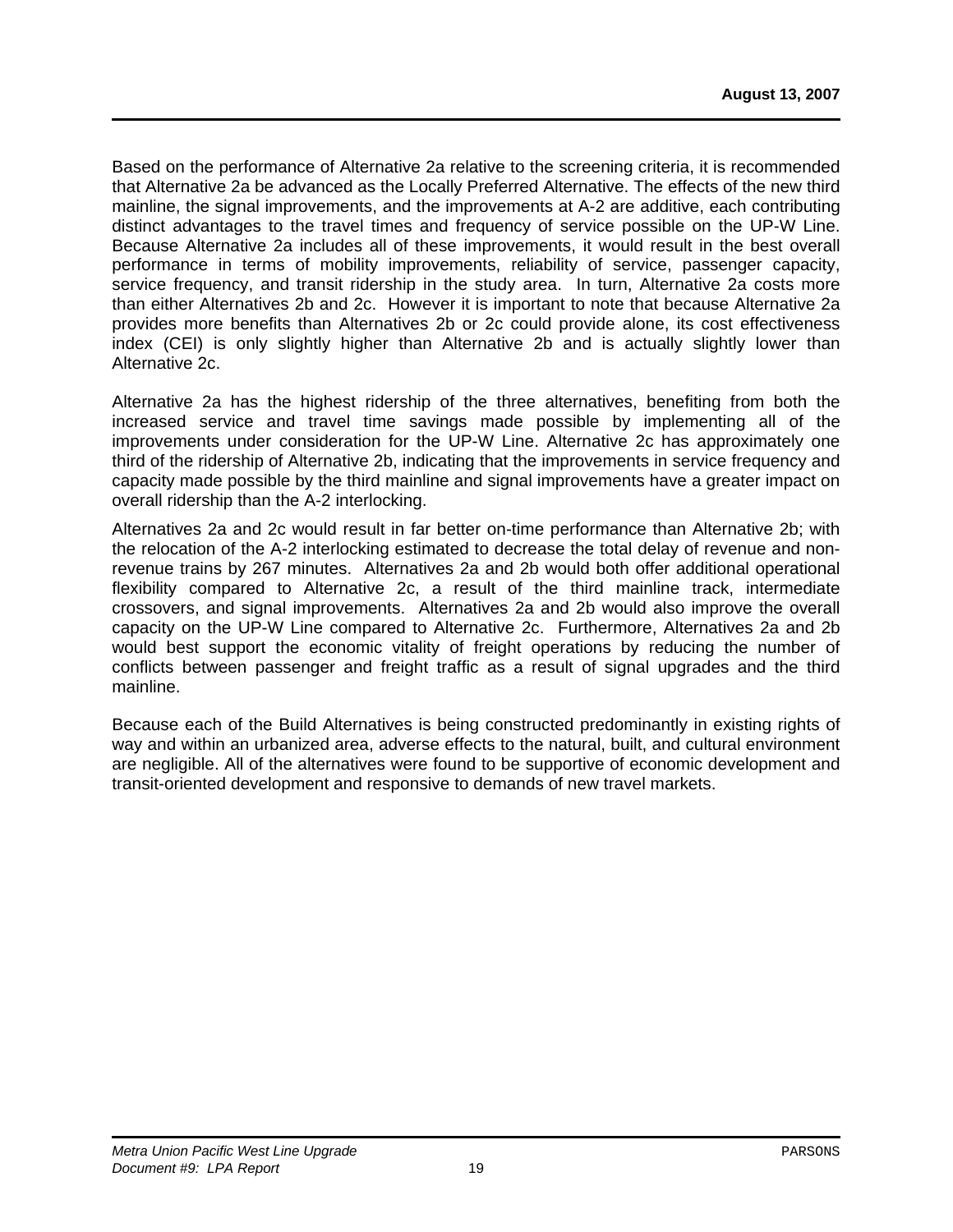## **3.0 Public Involvement Summary**

#### **3.1 Summary of Meetings**

Throughout the study process, Metra has held meetings with individual stakeholders and with the general public to obtain input and gain consensus regarding the improvements to be implemented. Meetings held to date have included the following:

- Kane County Council of Mayors (May 24, 2005)
- DuPage Mayors & Managers Conference (April 26, 2005)
- North Central Council of Mayors (May 26, 2005)
- West Central Municipal Conference (April 19, 2006)
- Pace Coordination Meetings (March 6, 2006, July 17, 2006, and October 18, 2006)
- Chicago Transit Authority Coordination Meeting (July 18, 2006)
- Union Pacific Coordination Meetings (September 28, 2005 and August 9, 2006)
- Prairie Stone, FTA, Business Leaders Presentation & Tour (June 27, 2006)
- West Chicago Business Outreach (August 29, 2006)
- Northwest Municipal Conference Meeting (NWMC) (May 9, 2007)
- Technical Advisory Committee (February 24, 2006, May 10, 2006, and June 20, 2007)
- Public Meetings (June 13 and 14, 2006; July 10 and 11, 2007)

Following each meeting, the comments received have been evaluated and incorporated into the study where appropriate. In addition, the Metra Connects website provides a method for anyone to comment on the Study, up to date information on the study, including public meeting presentation materials (http://metraconnects.metrarail.com/upw.php).

#### **3.2 Public, Agency, and Stakeholder Comments**

Following publication of *Document 8: Final Screening Results*, Metra convened the Technical Advisory Committee (TAC) and held public workshops to obtain input on the recommended Locally Preferred Alternative (LPA). Overall, TAC and public comments were positive and in favor of the recommended LPA.

The TAC was held on June 20, 2007 at Elmhurst City Hall. The Alternatives Analysis process, comments received to date, detailed screening results, recommended LPA, project schedule and next steps were described to TAC members in attendance. Most of the discussion at the meeting centered around assumptions made in conducting the analysis, including: how bus connections were evaluated, how parking was considered, whether the study included an analysis of rail traffic, the number of train sets being proposed for the LPA, what types of roadway improvements would be included, and what projects were considered as part of the No-Build Alternative. In addition, TAC members also requested details about the format of the public meetings and how the public would be notified of the meetings. The study team was able to answer all questions to the satisfaction of the TAC members and there were no outstanding issues or questions.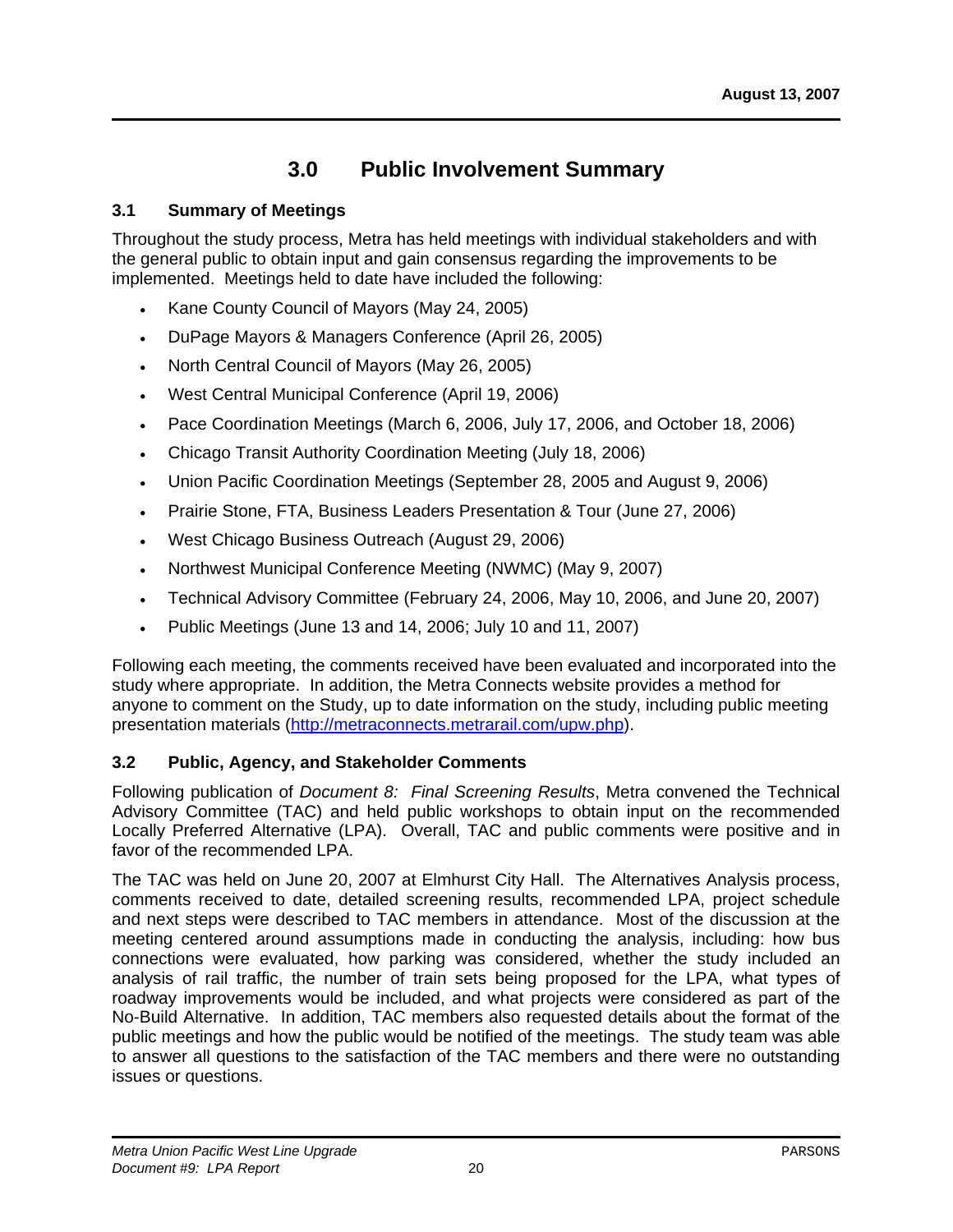Public comments received about the recommended LPA were positive. Commenters noted that the UP-W alternatives were preferable to the bus alternatives, as they provided more direct routing and were perceived as having less of a negative impact on traffic. Several written comments expressed support for the full-build option, due to anticipated improvements in speed and reliability of service to and from Chicago. Commenters stated that the proposed A-2 relocation and the addition of the third mainline track would reduce conflicts between freight trains and commuter rail service, thus improving the commute for Metra's UP-W passengers and providing regional benefits. One commenter noted that improvements to rail transportation were of the highest importance, stating that if the full-build option became too expensive, Metra should pursue the other UP-W options. Several other commenters requested that Metra move forward with the recommended improvements as quickly as possible and ensure that the upgrades are implemented. Commenters also asked that Metra continue to inform and involve the local community.

Multiple comments addressed the need for specific infrastructure along the line such as the addition of grade crossings for vehicles or pedestrians; the locations of crossovers; and the possibility of an extension west from Elburn. Metra noted that grade separations, extensions, and new stations were not being considered as part of this study, but new crossover locations were being coordinated with Union Pacific.

Many of the verbal and written comments received were questions about the train schedule and travel times. Metra responded that travel times would be improved throughout the day, and that the frequency of service was anticipated to increase during the morning and evening peaks on weekdays.

Specific comments were directed at the possibility of adding a new station at Ashland and combining the stations at Bellwood and Melrose Park. Metra responded that these proposals will not be precluded by the proposed upgrades to the UP-W.

Other comments concerned north-south mobility in DuPage County and transit-oriented development around stations. Metra responded that, while north-south connecting services are important to the study, the primary focus is on east-west mobility in the study area and that new development at stations is controlled by local jurisdictions.

Several other questions focused on project elements (such as hybrid technology and communications equipment to provide train status) and the project development and evaluation process (such as when construction would be complete; how the cost-benefits analysis for the study was completed; how many alternatives were studied for the project.) In turn, Metra noted that specific technologies for power and communications will be selected during future phases of the study and that improved passenger communications at Metra stations are currently under study. Metra also explained the study schedule and process including the cost-benefit analysis.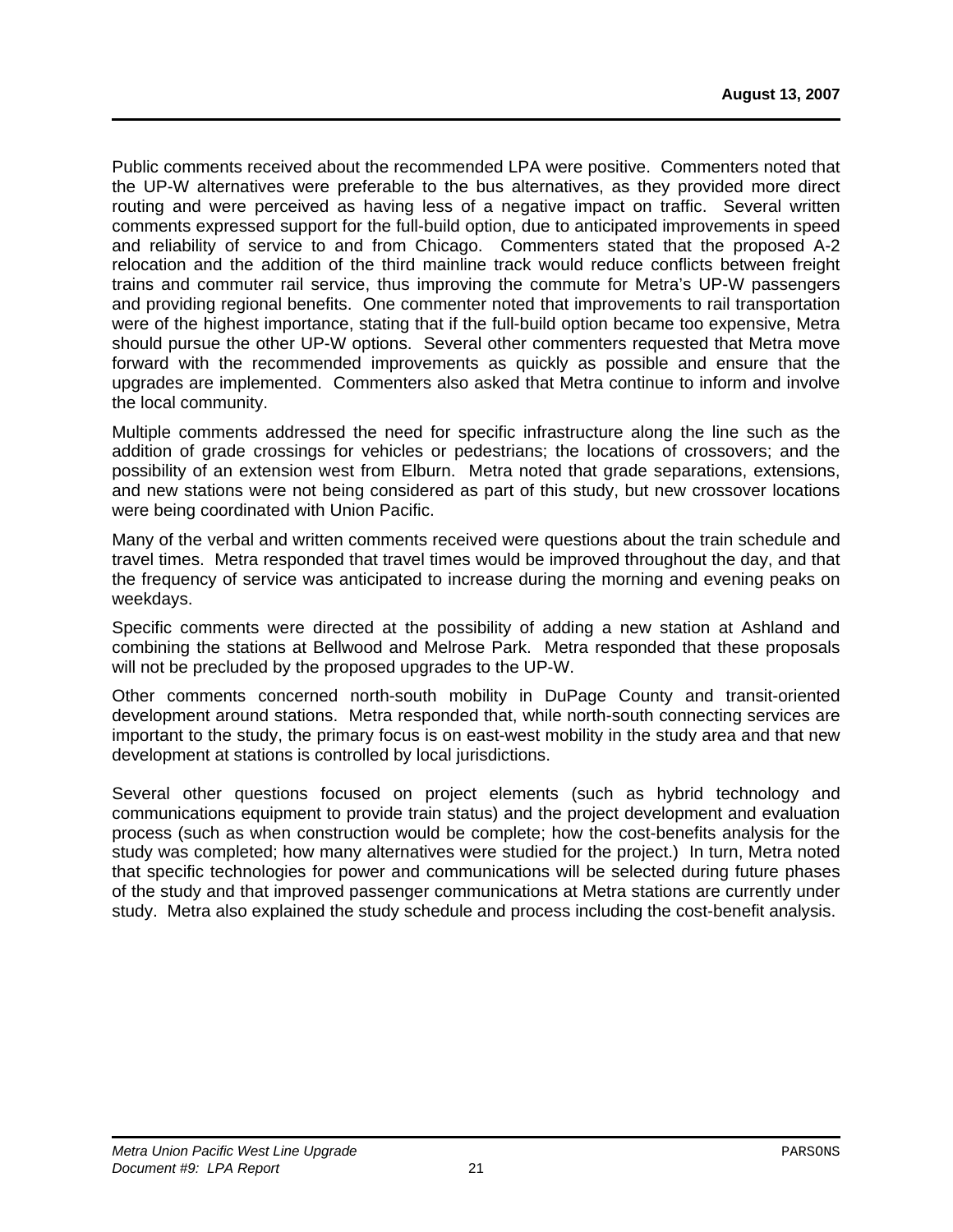# **4.0 Locally Preferred Alternative**

This section provides a full description of the Locally Preferred Alternative, incorporating the latest feedback from the Technical Advisory Committee and the general public. The description also takes into account further review and refinement of the LPA performed after the detailed screening of alternatives.

#### **4.1 General Description**

To respond to increasing demand for both passenger and freight services, Metra is proposing to implement capacity-related transit improvements along the UP-W Line to relieve congestion and improve mobility on the existing transportation network; meet the mobility needs of the growing activity centers in the study area; meet the needs of non-traditional travel markets (e.g. reversecommutes, suburb-to-suburb trips); and maintain the competitive advantage of the study area as an economic engine and international freight and passenger transportation hub. In fulfilling these purposes, the recommended LPA would address the following needs in the study area:

- Relieve pressures put on the existing transportation network by the growth of activity centers.
- Encourage transit-supportive patterns of development that are more easily sustained.
- Respond to the growth in the demand for midday, intermediate, and reverse-commute trips.
- Improve regional transportation capacity while minimizing negative impacts to the natural and built environment.
- Ensure Chicago retains its role as an international freight and passenger transportation hub.
- Help the region meet the National Ambient Air Quality Standards (NAAQS) established by the EPA.

#### **4.2 Infrastructure**

The infrastructure improvements associated with the recommended LPA include: relocation of the A-2 interlocking; the addition of the third mainline track; the addition of crossovers; minor modifications to stations to facilitate the third mainline track; and, additional parking at some stations. These improvements are described further below.

#### *4.2.1 Relocation of A-2 Interlocking*

The A-2 interlocking is a strategic facility in the Metra system, the point where the UP-W intersects the MD-W, MD-N, and NCS lines. It is also located adjacent to the California Coach Yard (California Yard), where trains from OTC are stored and maintained, and adjacent to the Western Avenue Coach Yard where trains from Chicago Union Station are stored and maintained. On an average weekday, the A-2 interlocking affects 308 Metra trains, 16 Amtrak trains, and approximately 60 percent of Metra's current ridership. The current configuration of A-2 requires UP-W trains to slow to 30 mph, while MD-W, MD-N, NCS, and Amtrak trains must slow to 20 mph. Based on a previous analysis performed by Metra, the current configuration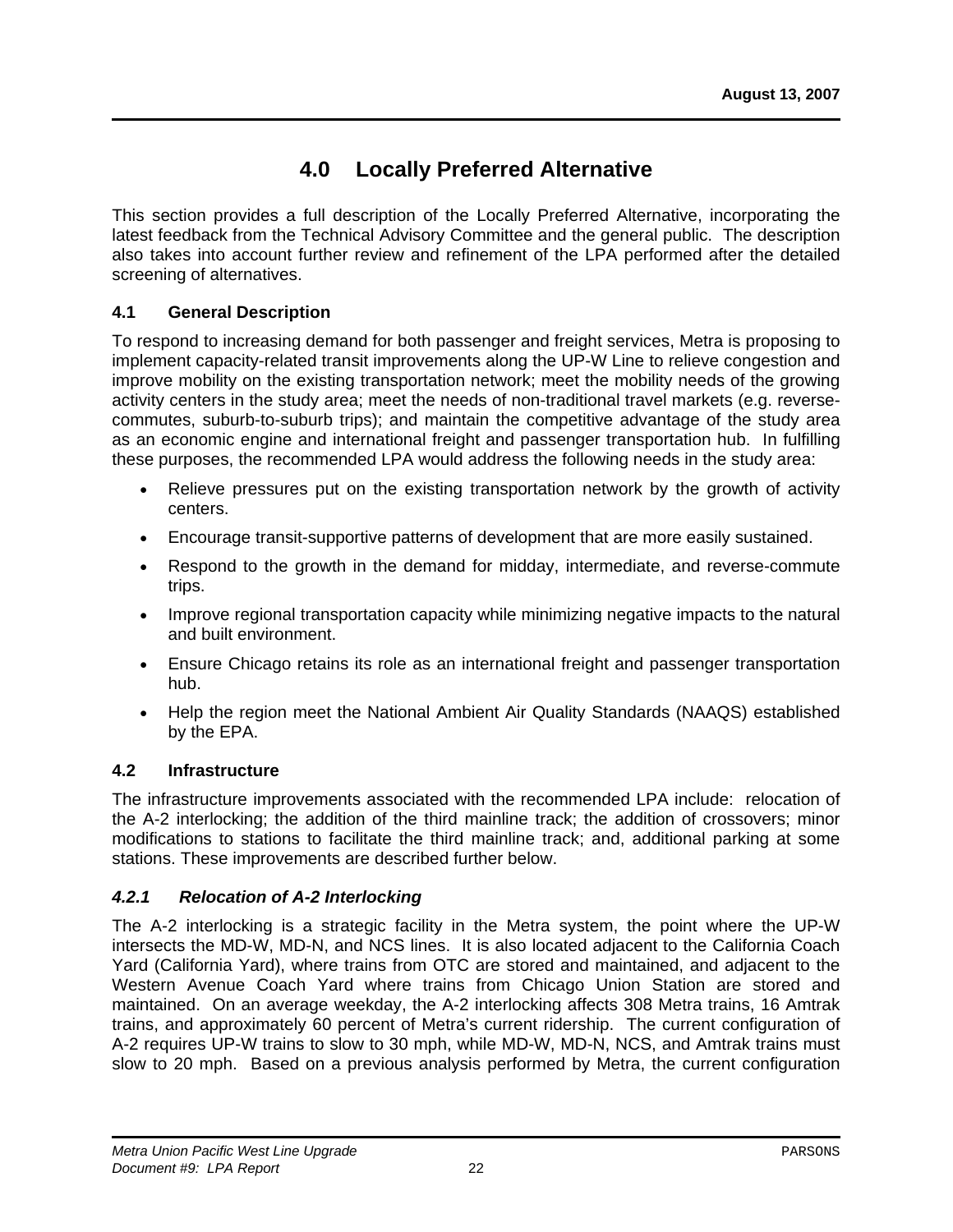results in an estimated 353 minutes of delay, 25% of which are associated with revenue train operations.

As part of the recommended LPA, the existing interlocking would be relocated approximately one mile east to a new location known as A-1. Work would include a less restrictive alignment and elimination of double-slip switches and moveable point crossings. The new configuration will permit an increase in the maximum operating speeds along the tracks associated with the UP-W and other routes passing through A-2. Schematic drawings of the existing and proposed configurations of A-2 are illustrated in Figure 4.1.

It is estimated that the new configuration will result in two minutes' of travel time savings for all UP-W trains operating between Kedzie and OTC. The new configuration will also provide comparable travel time savings for those trains on the MD-N, MD-W, and NCS operating between Western Avenue and Chicago Union Station.

The new configuration will also improve the operational flow of trains entering and departing the nearby California and Western Avenue Coach Yards. Under the current configuration of A-2, there are limited windows of time through which deadhead movements between OTC and the California Yard may be made. The new configuration will make it possible to increase the number of trains that can operate through the interlocking in each window, thereby improving the efficiency of deadhead movements and providing greater flexibility in scheduling maintenance at the California Yard.



**Figure 4.1: Proposed Improvements to A-2 Interlocking**  *Source: Metra (Rail)* 

Existing and Proposed Track and Crossing Configurations (Not to Scale)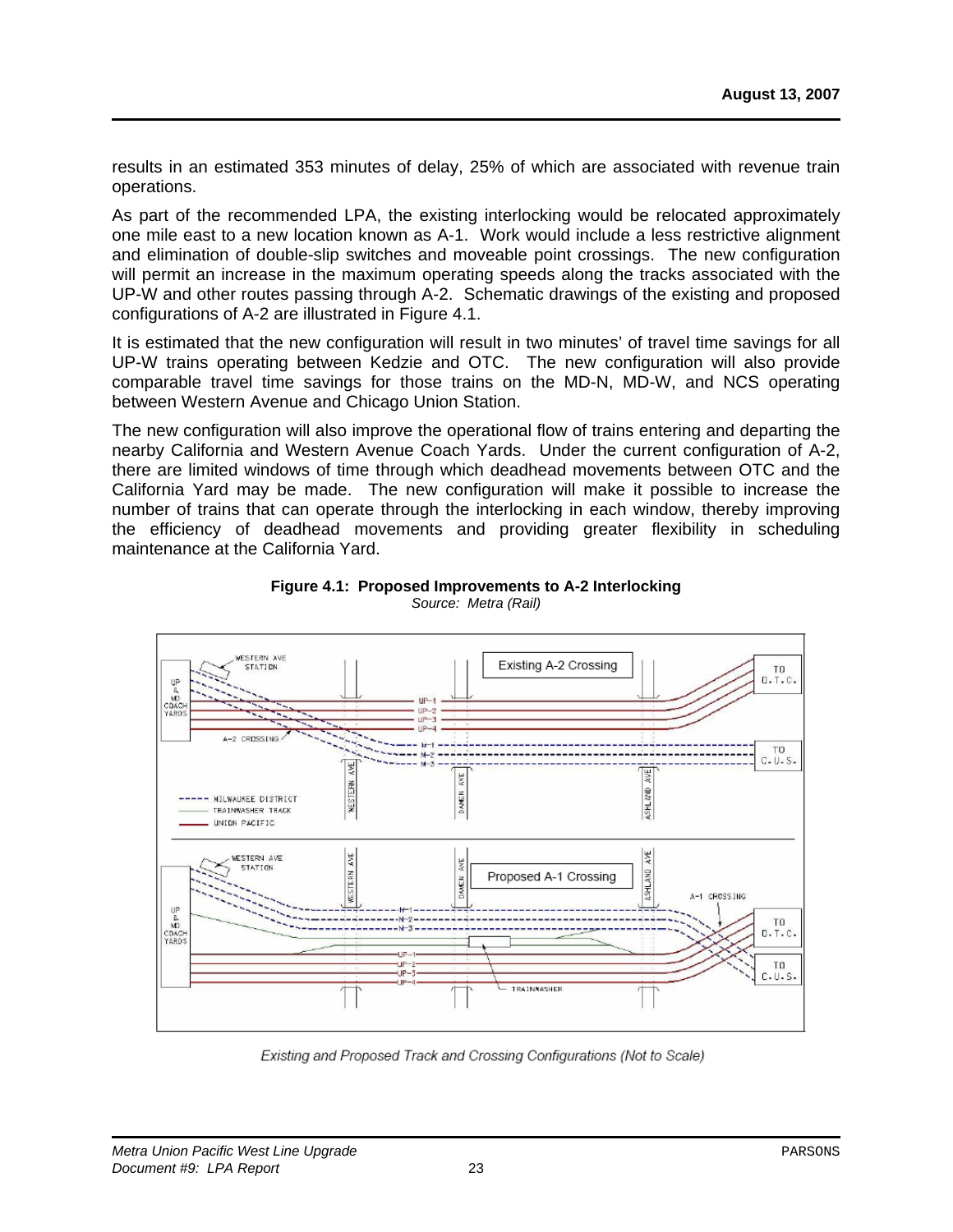#### *4.2.2 Addition of Third Mainline Track*

The addition of a third mainline track will make it possible for Metra to operate zoned express services that bypass the slower-moving local trains, improving travel times between OTC and the western suburbs. The addition of a third mainline will include the following improvements:

- Potential relocation of station buildings and reconstruction of station platforms at Bellwood, Berkeley, Maywood and Melrose Park stations.
- New crossovers to facilitate train movements past the Proviso Yard and the four stations along the third main line;
- A new span across Addison Creek to accommodate the new third main line track and shifts of the two existing main line tracks;
- A new third mainline track across the existing bridge over the Des Plaines River;
- Realignment of some portions of the existing two mainline tracks to accommodate the third main line;
- Provision of an embankment in the vicinity of an existing detention pond to accommodate the third mainline track; and,
- Modification of street crossings and associated traffic signals at Wolf Road and 1<sup>st</sup>, 4<sup>th</sup>, 5<sup>th</sup>, 9<sup>th</sup>,  $19<sup>th</sup>$ , and  $25<sup>th</sup>$  Avenues to accommodate the third mainline track.

#### *4.2.3 Addition of Crossovers*

While there is an existing third main line between Elmhurst and West Chicago, the absence of crossovers along this length limits flexibility and prohibits the development of new zoned express services along this section of the line. By introducing new high-speed crossovers, it will be possible to develop new service patterns and respond to changing demand for suburb-tosuburb service along the UP-W Line.

Two sets of universal crossovers are proposed as part of this improvement: one set between Winfield and Glen Ellyn and one between Glen Ellyn and Elmhurst. A schematic layout of these crossovers is shown in Figure 4.2.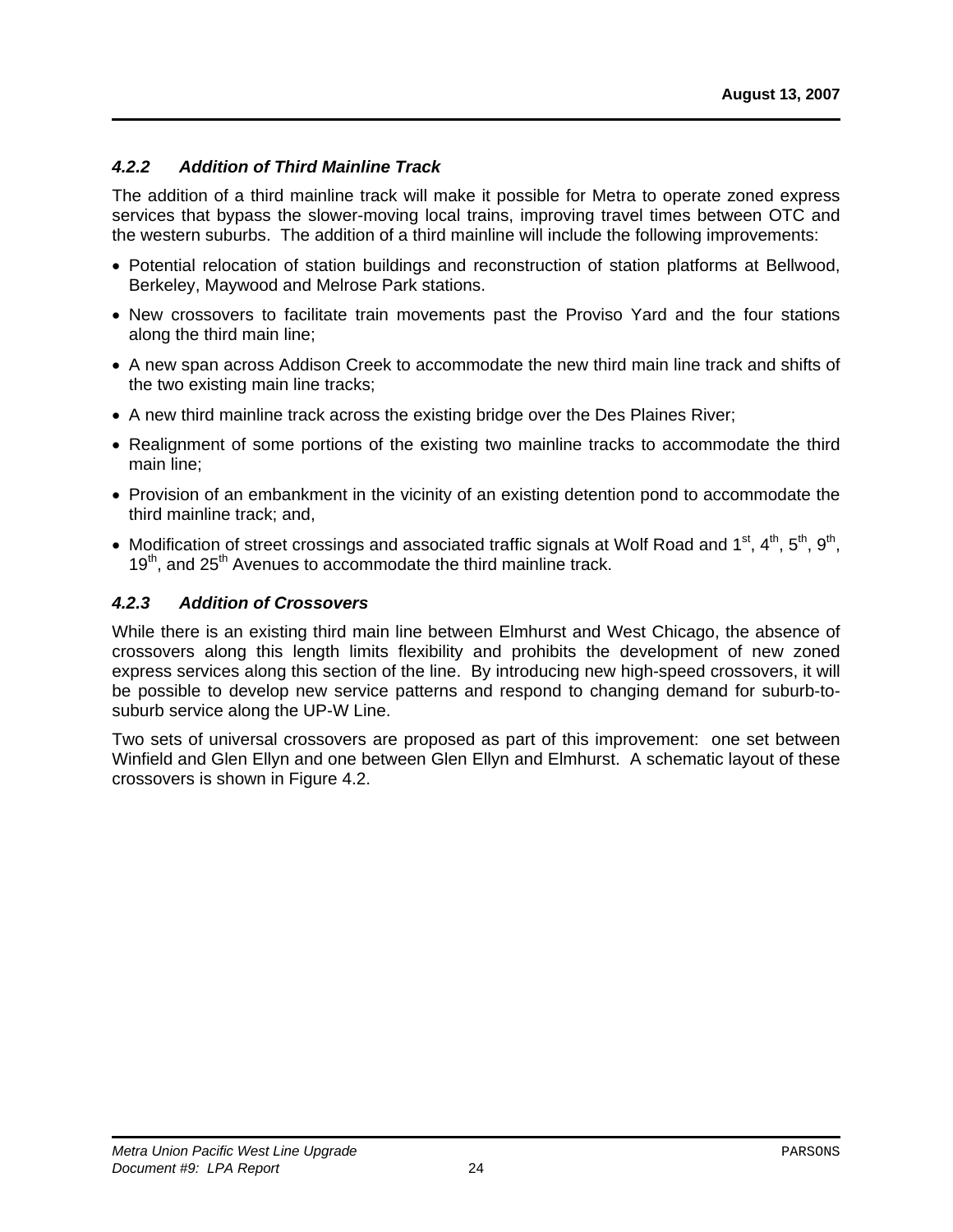

#### *4.2.4 Stations*

While no new stations will be added as part of the recommended LPA, the existing station facilities at Berkeley, Bellwood, Maywood and Melrose Park will need to be reconfigured in order to accommodate the proposed third main line track. As part of this effort, pedestrian and bicycle access to the stations from the adjoining communities will be maintained.

It should be noted that there are local discussions about combining the stations at Bellwood and Melrose Park at a new location. Plans and funding for this effort have not been finalized; however, the proposed improvements to the UP-W Line would not preclude this effort.

As the majority of the station areas along the UP-W Line developed around the stations in traditional, pedestrian-friendly forms of development, existing pedestrian and bicycle connections to the stations are adequate, and will not be improved as part of the recommended LPA. Metra will review and upgrade existing parking and station amenities (such as warming shelters) based upon any increase in commuters as shown in the ridership model.

It is noted that the CTA has proposed adding a station along the Circle Line at Ashland to serve the Illinois Medical Center in the vicinity of A-2. While there are benefits to improving transit access in this area, the addition of a Metra station to interface with the Circle Line at this location would complicate train movements at A-2 and may negate the benefits of this alternative. As CTA develops its Circle Line Project, Metra will work with them in coordinating the benefits of both projects.

#### *4.2.5 Parking*

Because the existing parking lots associated with the UP-W Line are already at or near capacity, additional parking would be required at UP-W stations to accommodate the growth in ridership associated with the recommended LPA. The detailed ridership model results for the recommended LPA show where the additional parking demand occurs (See Table 4.1).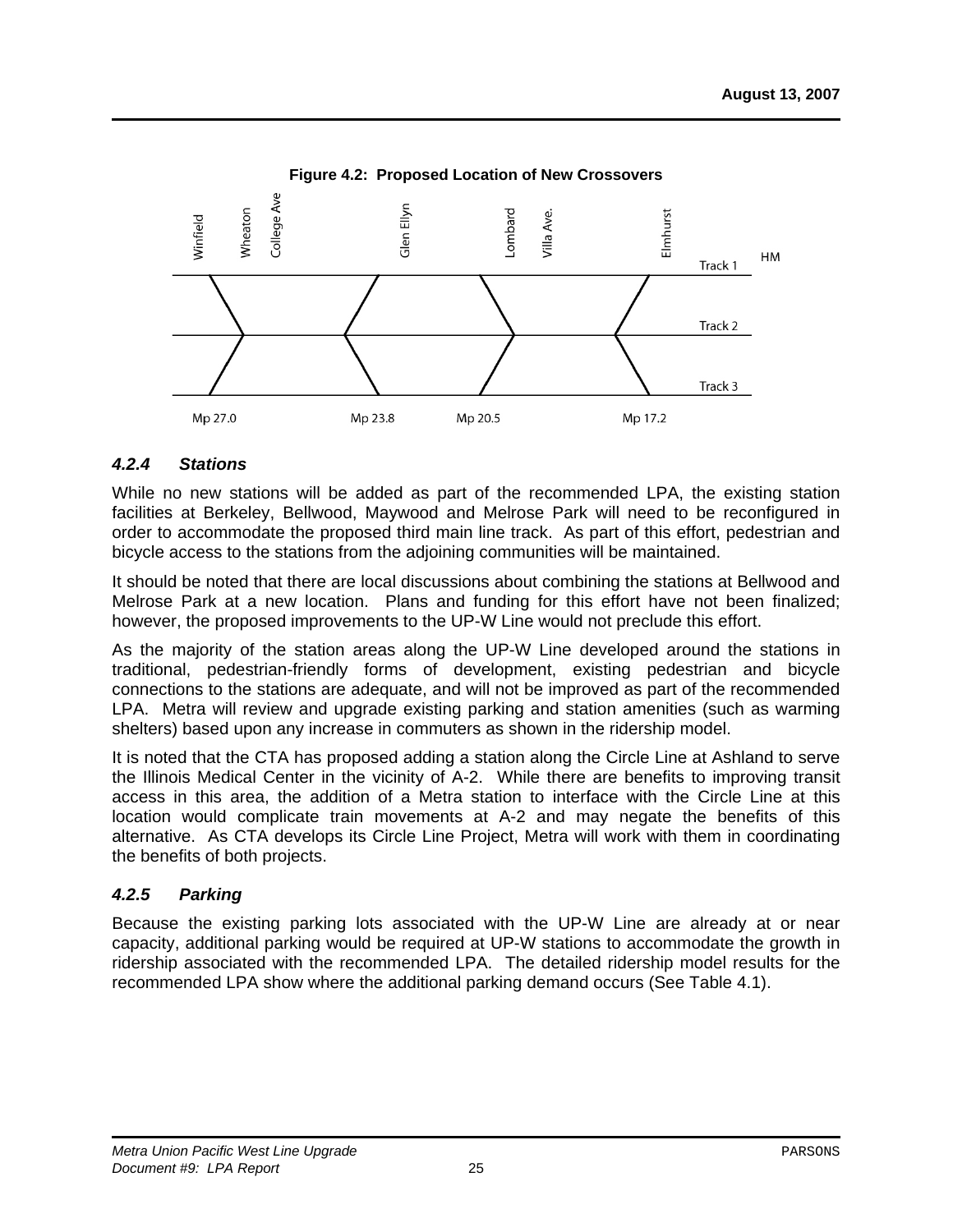| Fare<br>Zone<br><b>Pairs</b> | <b>Stations Included in</b><br><b>Fare Zone Pair</b> | <b>Existing Parking</b><br><b>Spaces</b> | <b>Total Proposed</b><br><b>Parking Spaces</b> | <b>Modeled Parking</b><br>Demand |
|------------------------------|------------------------------------------------------|------------------------------------------|------------------------------------------------|----------------------------------|
| <b>GHI</b>                   | Geneva-Elburn                                        | 1,951                                    | 3,423                                          | 3,535                            |
| <b>EF</b>                    | Glen Ellyn-W. Chicago                                | 2,481                                    | 4,139                                          | 5,282                            |
| <b>CD</b>                    | Maywood-Lombard                                      | 2,668                                    | 3,019                                          | 3,567                            |
| AB                           | <b>Kedzie-River Forest</b>                           | 341                                      | 430                                            | 941                              |
|                              | Total                                                | 7,441                                    | 11,011                                         | 13.325                           |

**Table 4.1: Parking Demand by Fair Zone Pair** 

The stations most likely to receive additional parking include: Elburn, La Fox, Winfield, Wheaton, and Villa Park. Additional parking capacity may be constructed; alternatively, it may be leased from local municipalities or private owners. The types of parking (i.e., lots, structure, shared existing lots), locations, and number of spaces to be added at each station will be developed in consultation with local jurisdictions and land owners as the project proceeds through preliminary engineering and the environmental review process.

#### *4.2.6 Yard Changes*

It is assumed that any additional maintenance demand placed on the Metra system by the operating plan will be accommodated by adjusting current practices such that midday maintenance activities may occur at the existing yard at Elburn. As a result of this change, it will not be necessary to increase yard capacity to accommodate the operating plan for the recommended LPA.

#### *4.2.7 Terminal Changes*

It is assumed that the proposed operating plan may be accommodated with the existing facilities at OTC; therefore, no improvements or modifications to this facility are proposed as part of the recommended LPA.

#### **4.3 Operations**

The proposed operating plan calls for a 74-train schedule for the UP-W, requiring a total of 17 train sets. In the morning peak, this would represent six additional eastbound trains, providing both traditional suburb-to-CBD service as well as intermediate trips for suburban commuters reaching suburban work destinations in DuPage and Cook Counties. In addition, service on an existing westbound AM peak train would be extended to provide additional reverse-commute service to stations between OTC and West Chicago. 17 inbound trains and five outbound trains would serve the morning peak; six more inbound and two more outbound trains than provided under the No-Build.

To maximize the effectiveness of the recommended LPA and extend its benefits throughout the study area, the existing bus services connecting to the UP-W Line were assessed to ensure that the majority of major activity centers in the study area would have adequate connections to the new service being provided. As a result of this analysis, it was determined that the majority of activity centers are already connected to the UP-W Line via existing and planned services provided by Pace and the CTA. It is likely that the growing population and employment centers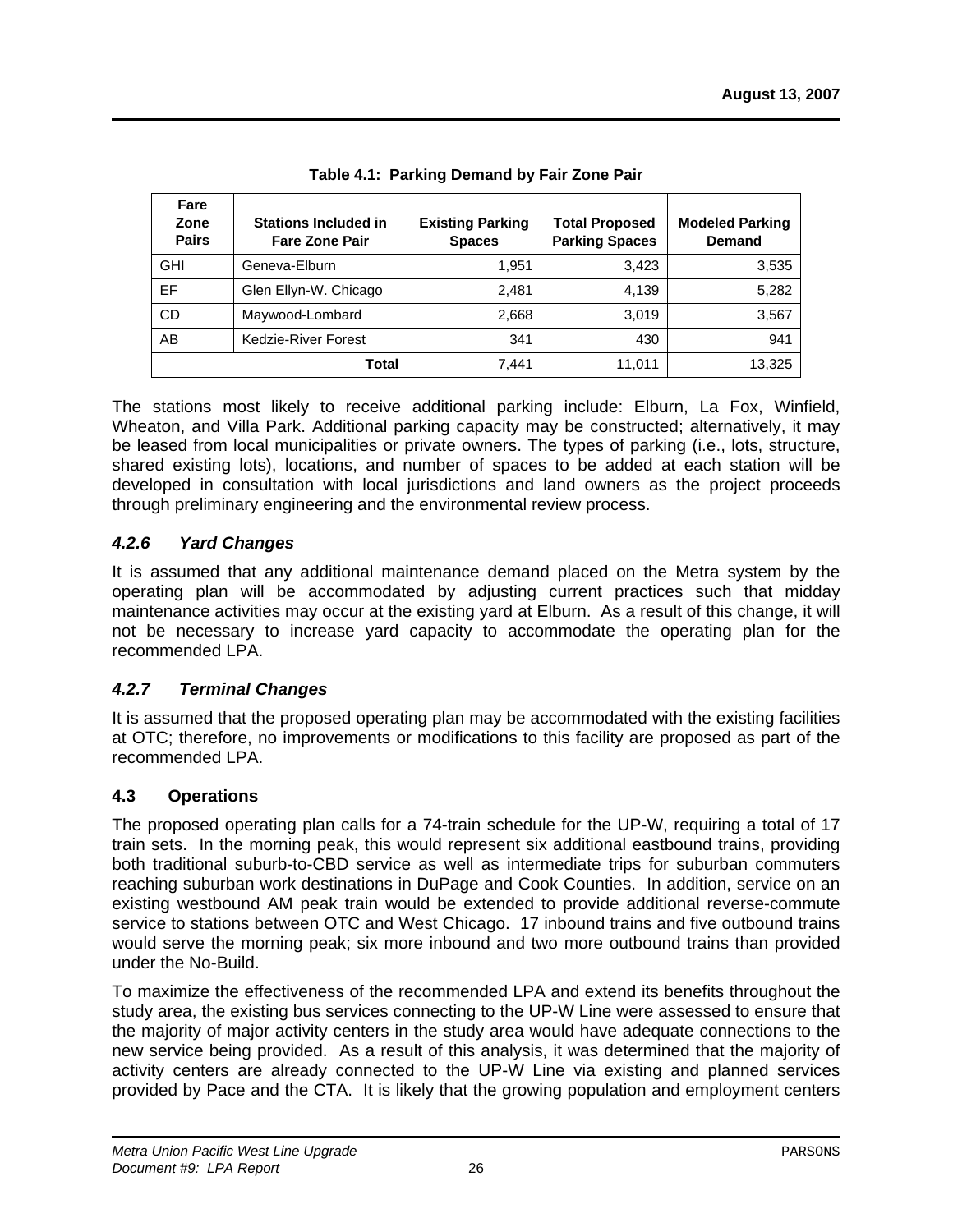surrounding Elburn and La Fox will eventually need new connecting services. Metra has been coordinating with Pace regarding these connections. Pace has indicated that they will be undertaking a restructuring of their route network in 2007. Metra will continue to coordinate with Pace to ensure proper connections between Pace services and the services of the recommended LPA.

It should also be noted that the CTA has recommended improving connections between Metra services and the Illinois Medical Center, which is not served by the UP-W. Metra will coordinate with the CTA on this issue as the CTA study progresses.

#### *4.3.1 Travel Time Savings*

The infrastructure changes proposed under Alternative 2a would improve travel times for UP-W trains. All trains operating between the A-2 interlocking and Kedzie would gain two minutes of travel time savings, while express trains between Elmhurst and OTC would gain an additional minute of travel time savings.

The operating plan assumes that the hours of operation for the UP-W Line would remain the same as under the No-Build Alternative and that the current time restrictions for freight operations noted in the UP *Operations Profile for the Geneva Subdivision* will remain unchanged.

#### **4.4 Rolling Stock Requirements**

In order to accommodate the proposed operating plan under the recommended LPA, it will be necessary to acquire an additional six train sets (five for revenue service, one spare.) The number of locomotives and gallery cars required for the 74-train schedule depends on four inputs:

**Seating standards.** Recognizing that Metra passengers travel longer distances than passengers on other modes of transit, Metra's 2006 *Fleet Management Plan* establishes a goal of providing one seat for every passenger. It is assumed that this standard will be maintained under all alternatives.

**Vehicle passenger capacities.** There are two types of gallery cars in operation on the UP-W: coaches and cab cars. Coaches provide a total of 138 seats, while cab cars provide 134 seats. It is assumed that these standards will be maintained under all alternatives.

**Peak hour travel demand.** The travel demand model used to forecast ridership for each alternative will determine the number of seats required to meet anticipated levels of demand.

**Spare ratios.** As established in Metra's 2006 *Fleet Management Plan*, the UP-W operates at an 18% spare ratio for locomotives and 4.3% spare ratio for gallery cars. The plan is under review, therefore, these ratios are subject to change.

Based on these inputs, it is estimated that the 74-train schedule will require an additional six locomotives, six cab cars, and 18 coach cars—five locomotives and 22 cars for operations and one locomotive, one gallery car, and one coach car spare. Estimates of rolling stock requirements will be refined as the study continues through the preliminary engineering and environmental review phase.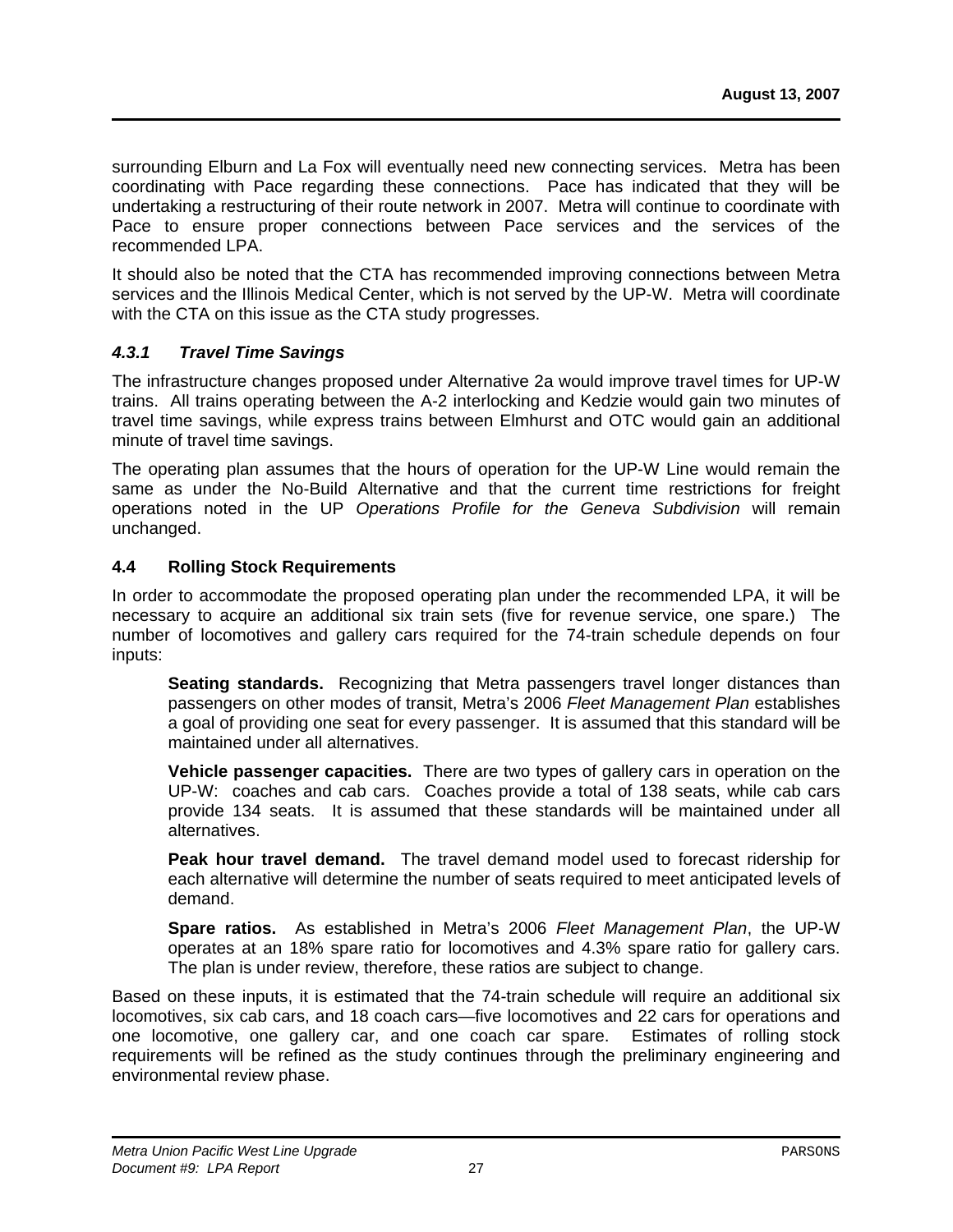#### **4.5 Signals and Communication**

The UP-W Line has a multiple-aspect wayside signal system, but provides only two cab signal aspects:

- 1. Clear;
- 2. Restricting (reduce speed to below 18 mph).

Because of this, a train receiving a wayside signal indication of "Approach" (reduce speed immediately and be prepared to stop at the next signal) must immediately reduce to18 mph and can not return to its maximum authorized speed until the cab signal returns to Clear. On a line with numerous trains making frequent stops, this has a significant detrimental effect on capacity. As the blocks (spaces between signals) on the UP-W Line are unusually long (two to four miles), this arrangement is particularly limiting and inhibits flexibility.

In order to increase the capacity necessary to operate additional Metra trains on the UP-W Line at a reasonable cost, it will be essential to upgrade the existing signal system. As part of this upgrade, an intermediate cab signal aspect would be added to locomotive and cab car equipment, permitting an intermediate reduction to 40 mph. The track circuit would be coded to give this indication approximately midway between the existing block signals. As a result, trains following other trains would be able to operate closer together and incur fewer, less restrictive reductions in speed. They would be able to operate at higher average speeds, and this would increase the overall capacity of the line for Metra operations.

As part of the signal upgrade, all Metra trains operating on the UP-W would be equipped with the necessary signal appliances to take advantage of the operating speeds possible under the proposed signal upgrade. Metra is in discussion with the UP to ensure that the signal upgrade will be designed and implemented in such a way as to avoid negative impacts to UP freight operations.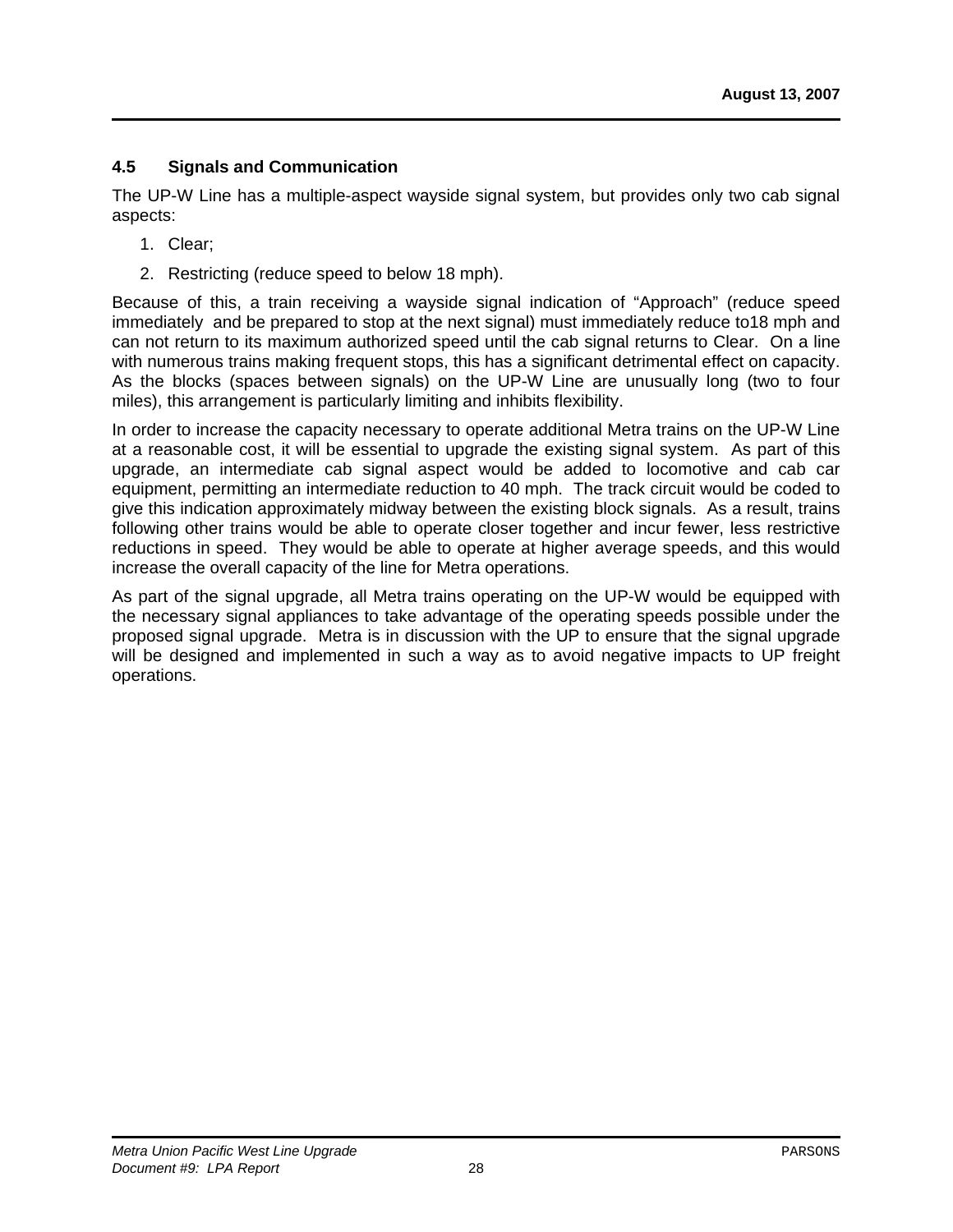# **5.0 Projected Implementation Schedule**

The projected implementation schedule is shown below in Table 5.1. Next steps are described in further detail in Section 8.0.

| <b>Key Tasks</b>                | <b>Target Date</b> |
|---------------------------------|--------------------|
| Public Meeting #2               | July 10 & 11 2007  |
| CMAP/CATS Endorsement           | June/July 2007     |
| <b>FTA Submittal</b>            | September 2007     |
| <b>Environmental Assessment</b> | Starting 2007      |
| <b>Preliminary Engineering</b>  | Starting 2008      |
| <b>Final Design</b>             | Starting Q1 2009   |
| Construction                    | Starting Q3 2009   |
| Implementation of New Service   | Starting 2011      |

**Table 5.1: Projected Implementation Schedule**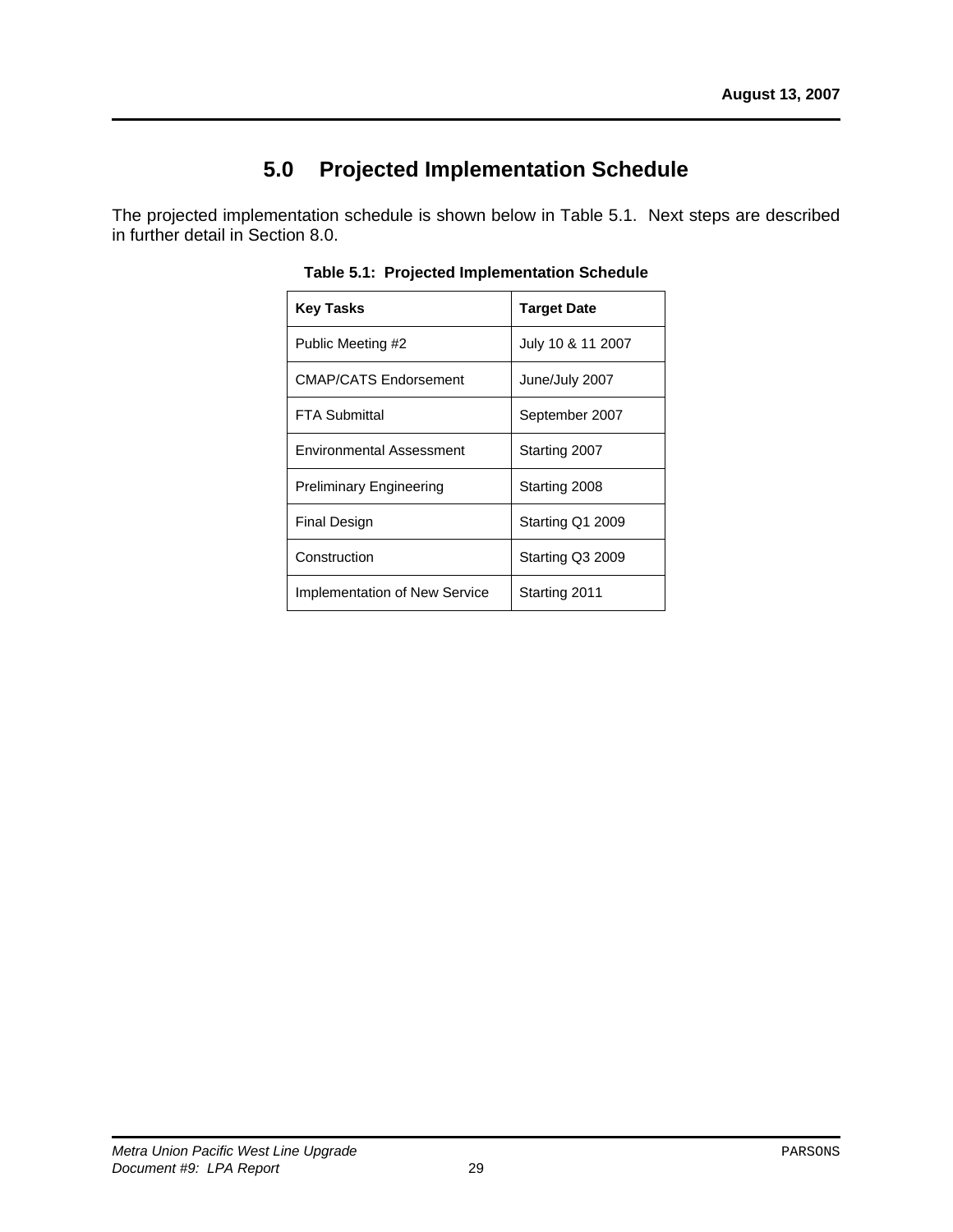## **6.0 Cost Estimates**

#### **6.1 Capital Costs**

The capital cost estimate for the recommended LPA is shown in Table 6.1. These estimates have been refined in response to further refinements of the travel demand model made since the detailed screening of alternatives was completed. Capital estimates were also revised based upon further input from Metra Engineering, the Union Pacific, and members of the Executive Steering Committee.

| <b>Description</b>               | Capital Costs 2007\$) |
|----------------------------------|-----------------------|
| <b>Third Mainline</b>            | \$90.8 M              |
| A-2 Crossing                     | \$160.6 M             |
| Signal Costs                     | \$106.6 M             |
| <b>Add Universal Crossovers</b>  | \$27.0 M              |
| <b>Rolling Stock</b>             | \$71.4 M              |
| Station Improvements and Parking | \$34.8 M              |
| <b>Total</b>                     | \$491.2 M             |

|  | Table 6.1: Capital Cost Estimate - Recommended LPA |  |
|--|----------------------------------------------------|--|
|  |                                                    |  |

#### **6.2 Operating Costs**

The refined projected increase in the annual operating and maintenance costs as a result of the recommended LPA is \$7.6 million in 2007 dollars. This amount may decrease due to improvements in deadhead movements associated with the A-2 interlocking. Additional operational analysis will be performed in Preliminary Engineering to refine this estimate.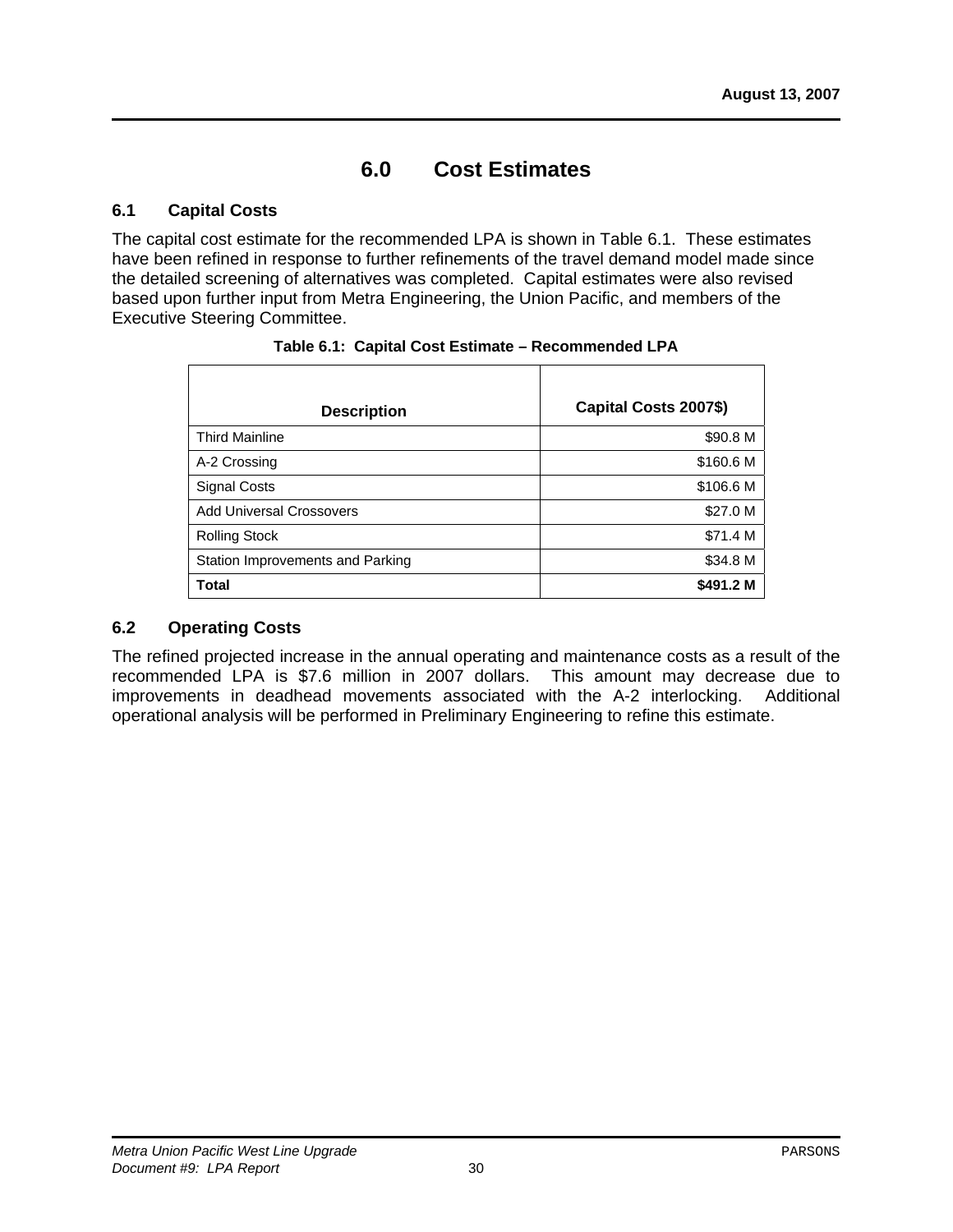## **7.0 Projected Ridership**

Projected ridership and the transportation system user benefits for the recommended LPA are presented below.

#### **7.1 Ridership Projections**

The LPA is anticipated to generate an additional 2,901 daily boardings over the No-Build Alternative. The projected ridership for the recommended LPA is shown below in Table 7.1.

|                                  |                                                      | 2002                                    |                 | <b>Modeled Daily Boardings</b> |
|----------------------------------|------------------------------------------------------|-----------------------------------------|-----------------|--------------------------------|
| <b>Fare Zone</b><br><b>Pairs</b> | <b>Stations Included in</b><br><b>Fare Zone Pair</b> | <b>Observed</b><br><b>On/Off Counts</b> | <b>No Build</b> | <b>LPA</b>                     |
| <b>GHI</b>                       | Geneva-Elburn                                        | 1,698                                   | 3,186           | 3,772                          |
| EF                               | Glen Ellyn-W. Chicago                                | 5,194                                   | 5,629           | 7,064                          |
| <b>CD</b>                        | Maywood-Lombard                                      | 4,497                                   | 4,771           | 5,928                          |
| AB                               | <b>Kedzie-River Forest</b>                           | 1,386                                   | 1,721           | 1,932                          |
|                                  | Totals                                               | 12,775                                  | 15,307          | 18,696                         |

**Table 7.1: Projected Ridership for Recommended LPA** 

#### **7.2 Transportation System User Benefits**

The refined Cost Effectiveness Index for the recommended LPA is \$23.25. Table 7.2 provides a breakdown of the inputs to the user benefit calculation; Table 7.3 lists the cost effectiveness ratings and values established by the FTA for FY2009.

|  |  | Table 7.2: Estimated Transportation System User Benefits |  |  |
|--|--|----------------------------------------------------------|--|--|
|--|--|----------------------------------------------------------|--|--|

| Total Capital Cost (2007\$)                  | \$491.2 M |
|----------------------------------------------|-----------|
| Annualized Capital Cost (2007\$)             | \$39.2 M  |
| Annual Operation & Maintenance Cost (2007\$) | \$7.6 M   |
| Total Annualized Cost (2007\$)               | \$46.8 M  |
| Daily User Benefits (hours)                  | 7,438     |
| <b>Annualization Factor</b>                  | 270.5     |
| Annual User Benefits (hours)                 | 2,012,000 |
| Cost Effectiveness Index (2007\$)            | \$23.25   |
| Anticipated New Starts Rating                | Medium    |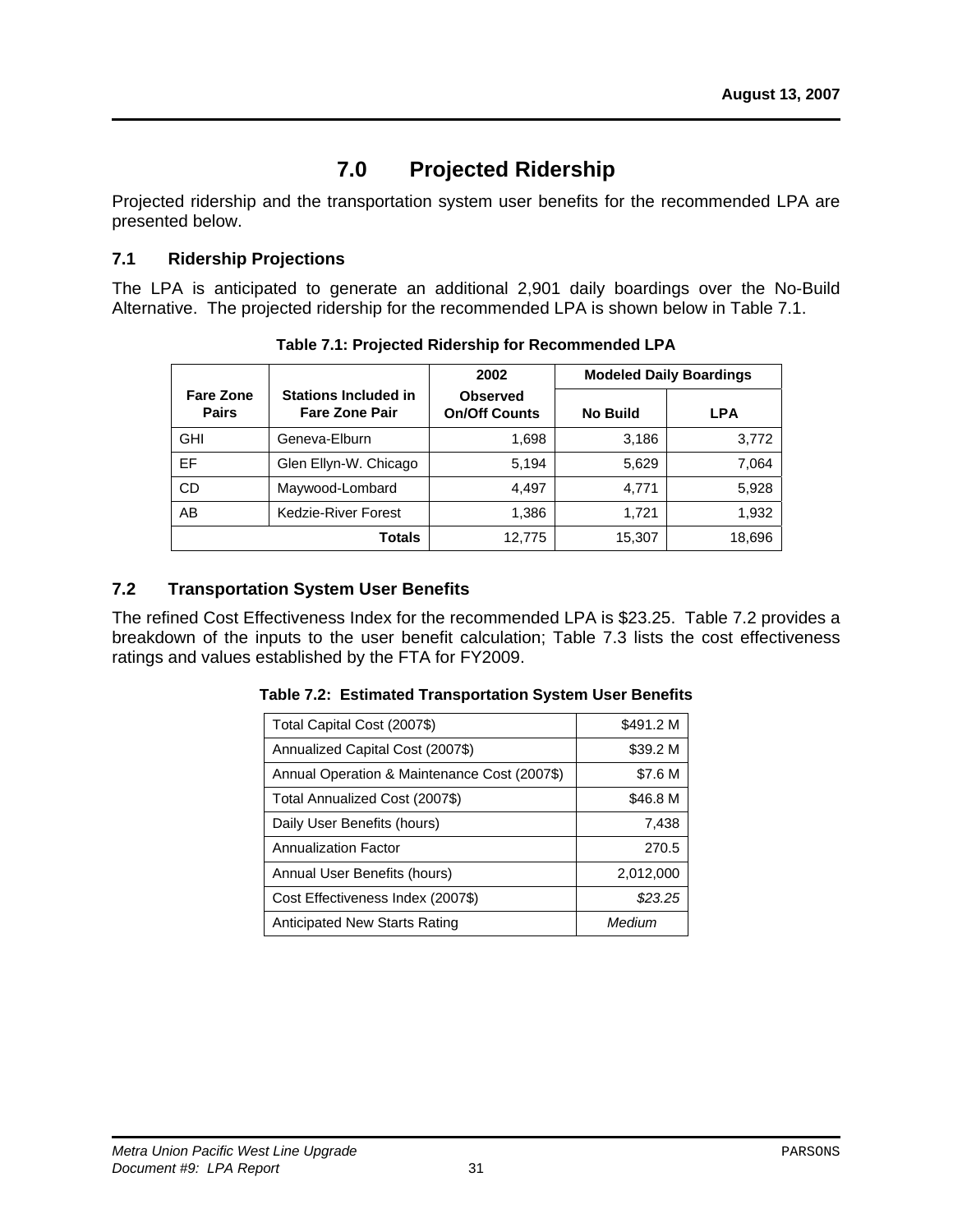| <b>Cost Effectiveness Rating</b> | Cost Effectiveness Value (2007\$) |
|----------------------------------|-----------------------------------|
| High                             | less than or equal to \$11.99     |
| Medium-High                      | between \$12.00 and \$15.49       |
| Medium                           | between \$15.50 and \$23.99       |
| Medium-Low                       | between \$24.00 and \$29.99       |
| _OW                              | greater than or equal to \$30.00  |

**Table 7.3: FY2009 Cost Effectiveness Breakpoints**